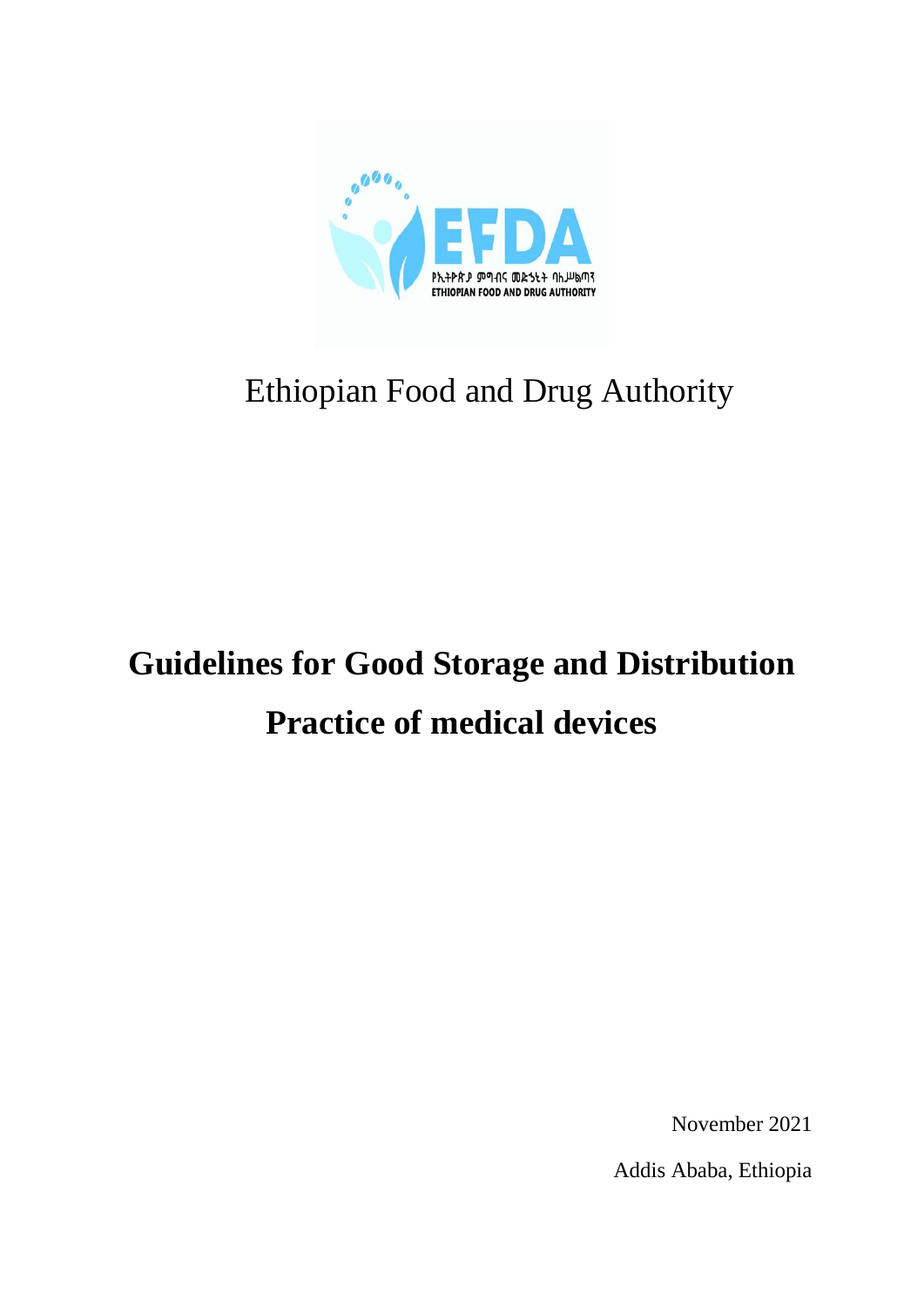## Table of Contents

| 1.   |  |
|------|--|
| 2.   |  |
| 3.   |  |
| 3.1  |  |
| 3.2  |  |
| 4.   |  |
| 5.   |  |
| 6.   |  |
| 6.1  |  |
| 6.2  |  |
| 6.3  |  |
| 7.   |  |
| 8.   |  |
| 9.   |  |
| 10.  |  |
| 11.  |  |
| 12.  |  |
| 12.1 |  |
| 12.2 |  |
| 12.3 |  |
| 12.4 |  |
| 13.  |  |
| 13.1 |  |
| 13.2 |  |
| 13.3 |  |
| 13.4 |  |
| 14.  |  |
| 15.  |  |
| 16.  |  |
| 17.  |  |
| 17.1 |  |
| 17.2 |  |
| 17.3 |  |
| 17.4 |  |
| 17.5 |  |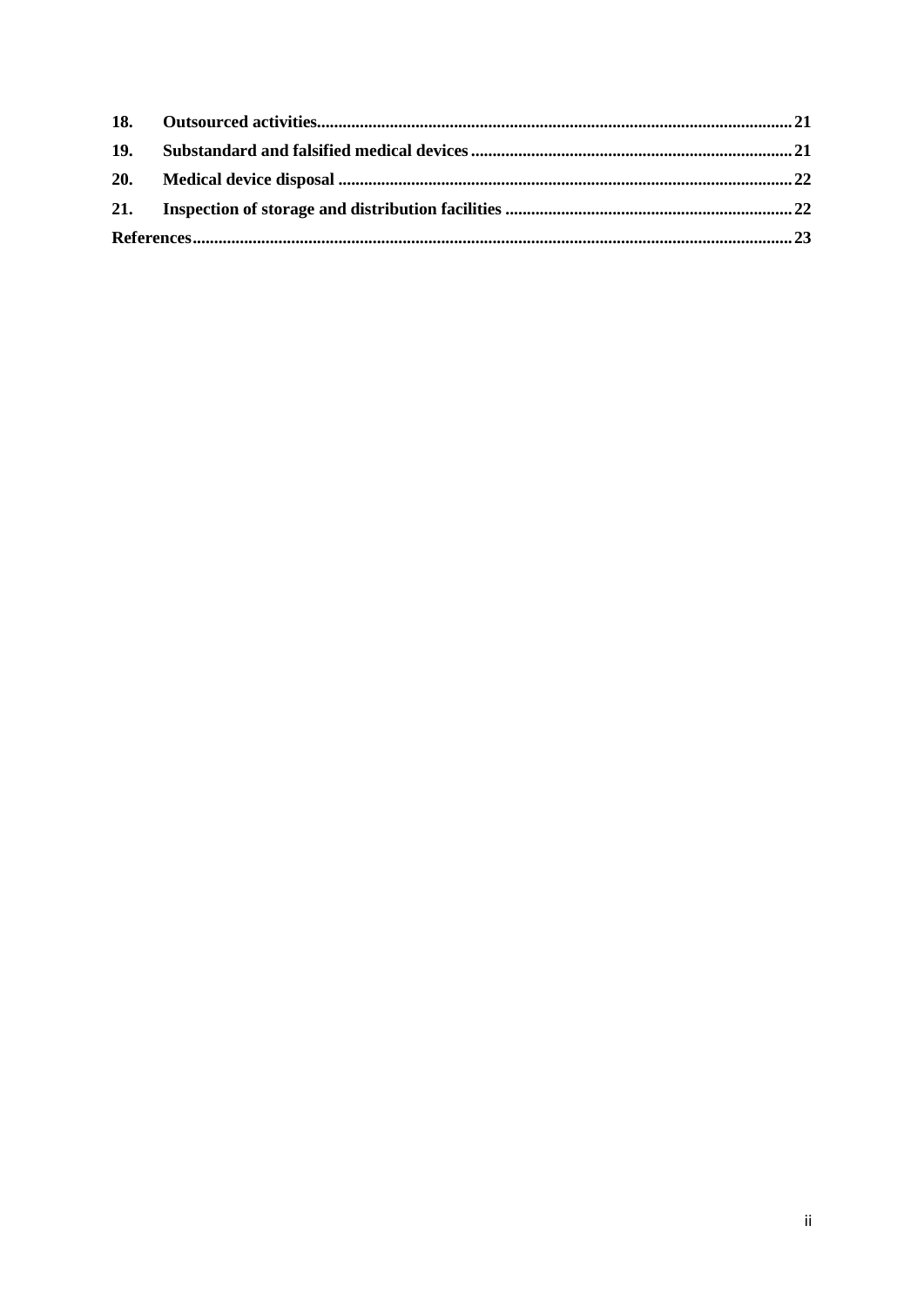## <span id="page-3-0"></span>Acronyms

| <b>CAPA</b> | Corrective and Preventive actions            |
|-------------|----------------------------------------------|
| <b>EFDA</b> | Ethiopian Food and Drug Authority            |
| <b>GDP</b>  | <b>Good Distribution Practice</b>            |
| <b>GSP</b>  | Good Storage Practice                        |
| <b>GMP</b>  | <b>Good Manufacturing Practice</b>           |
| <b>HPRA</b> | <b>Healthcare Products Regulatory Agency</b> |
| <b>HVAC</b> | Heating Ventilation and Air Conditioning     |
| <b>IVD</b>  | In vitro diagnostic                          |
| <b>QMS</b>  | Quality management system                    |
| <b>MA</b>   | Marketing Authorization                      |
| <b>WHO</b>  | World Health Organization                    |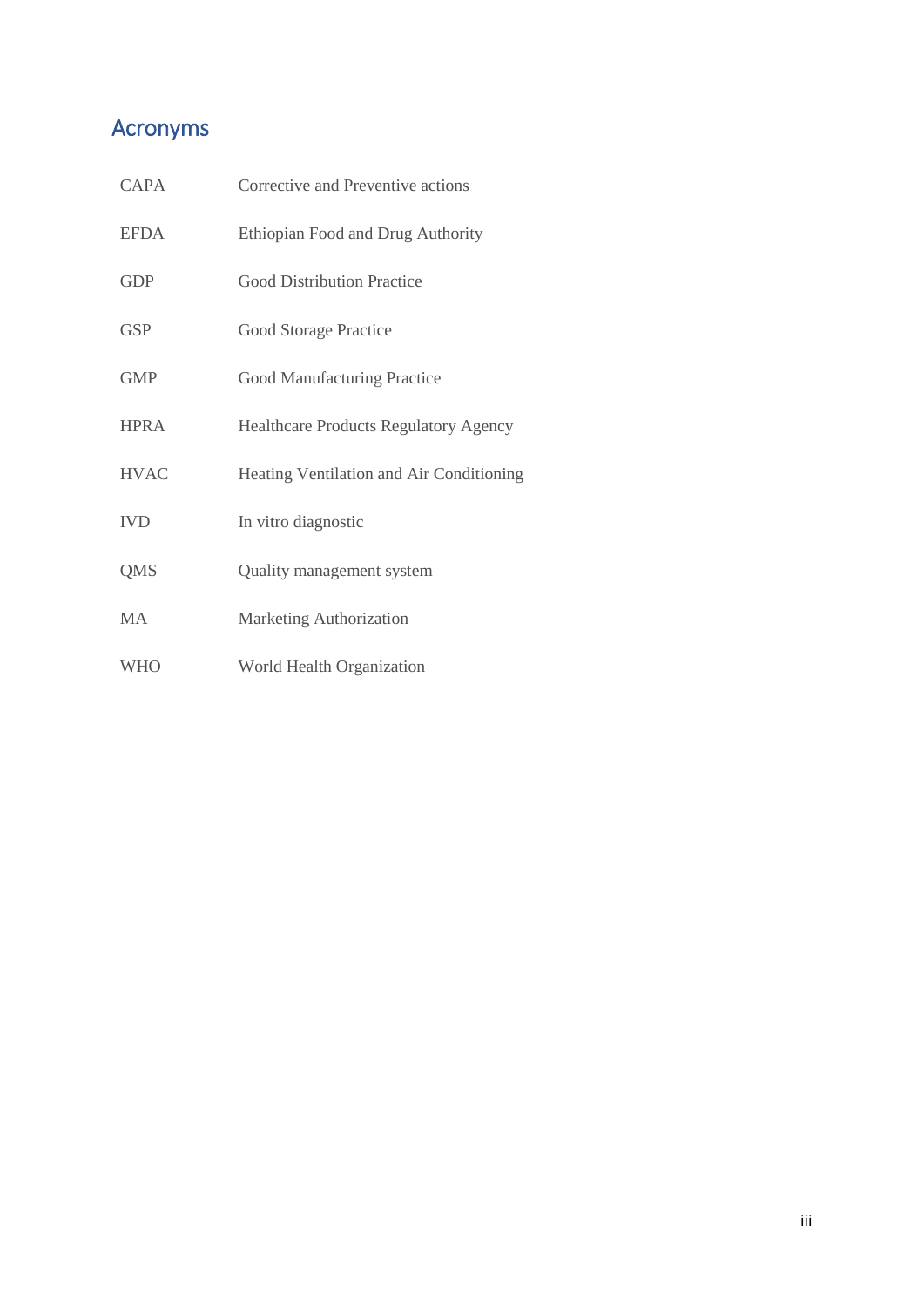#### <span id="page-4-0"></span>**1. Introduction**

Distribution and storage are important activities in the supply-chain of medical devices. Lack of adequate control over the activities that are carried out during storage and distribution process can adversely affect the quality of medical devices. Various entities are generally engaged in the product sourcing, procurement, transportation, delivery, storage, device tracking, installation, commissioning, use and after sale services.

As the safety and performance of medical devices directly affects the safety and health of patients; these activities need to be appropriately managed and controlled to ensure the safety and performance of medical devices at the point of use. Medical devices may be used for extremely vulnerable groups such as neonates and infants, the elderly, disabled and other patients who are particularly susceptible to diseases. They may also be used in high-risk surgical procedures and intensive care settings, where improper storage along the supply chain, amongst other aspects, may lead to undesirable, and in some cases extremely serious, consequences. Hence, storage and distribution are important activities in the supply chain management of medical devices. Various acters are responsible for the appropriate handling of medical products at different stages; for instance, during purchasing, storage, repackaging, relabelling, transportation and distribution. Implementation of good storage practices and good distribution practices may also minimize the risks of infiltration of substandard and falsified medical products into the supply chain.

This guideline is developed as per the provisions in the article 26(1) of the food and medicines administration proclamation1112/2019 which states that "the medicine or medical device institution or another appropriate person shall ensure that every product under its possession is stored, transported, and sold in accordance with good storage and distribution practices and in such a way that its quality, safety, and efficacy or effectiveness is maintained." Therefore, the guideline is intended to be applicable to all entities involved in any aspect of the storage and distribution of medical products throughout the distribution channel from the premises of the manufacturer of the medical product to the points of use i.e. importer and distributor warehouses; or the person dispensing or providing medical products directly to a patient. This includes all entities involved in different stages of the supply chain of medical products, manufacturers and wholesalers as well as, suppliers, distributors, logistics providers, traders, transport companies and forwarding agents and their employees. This document sets out steps to assist in fulfilling the responsibilities involved in the different stages within the supply chain and to avoid the introduction of substandard and falsified medical devices into the market.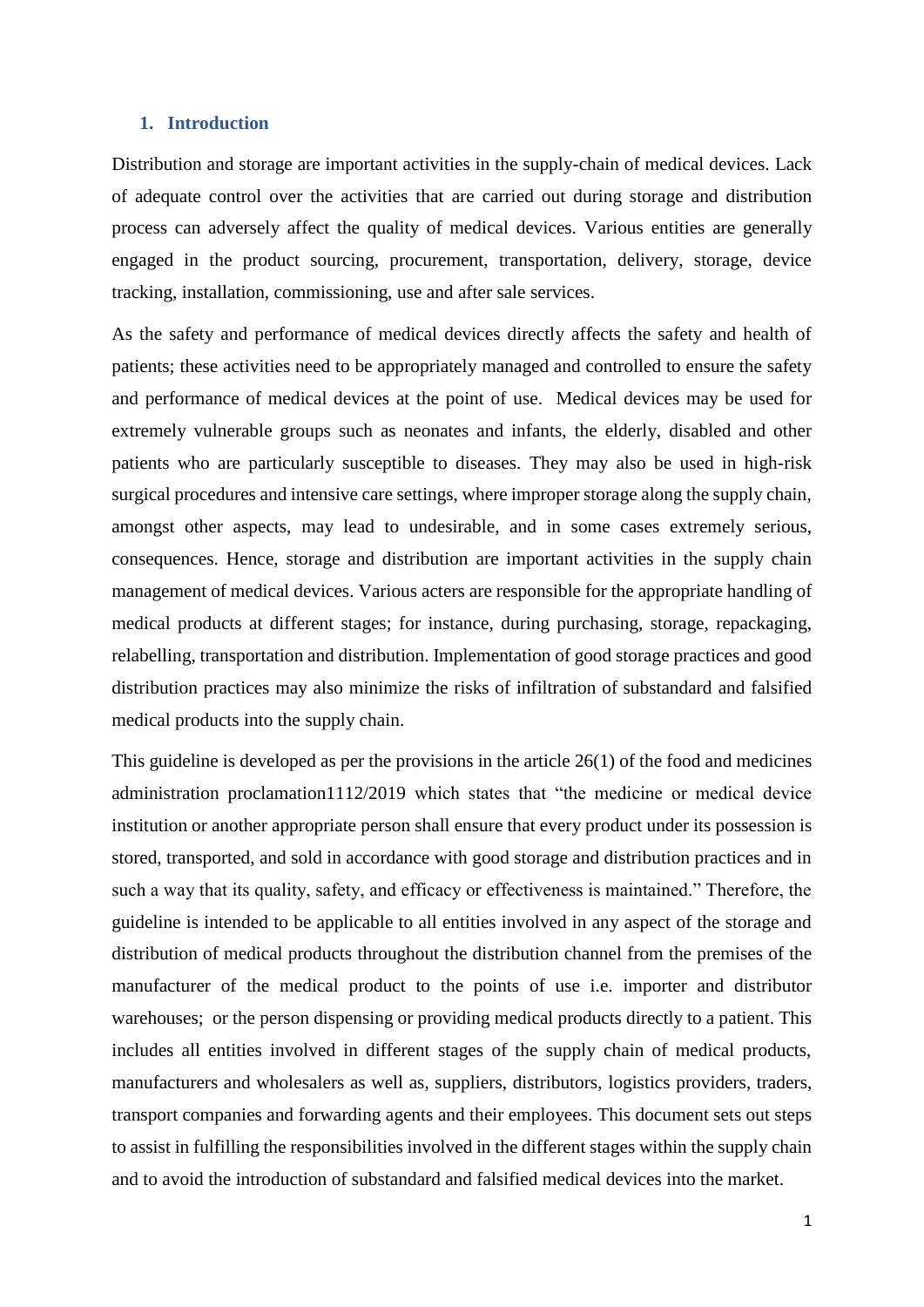## <span id="page-5-0"></span>**2. Scope**

This guideline is applicable to all parties involved in the supply chain of medical devices including manufactures, importers, wholesalers or retail outlets of medical devices in Ethiopia. This guideline lays down requirements for the storage and distribution of medical devices; however, it does not replace GMP aspects of finished medical devices in bulk, distribution of labels or packaging, and starting materials.

## <span id="page-5-1"></span>**3. Objectives**

## <span id="page-5-2"></span>**3.1 General objective**

The objective of this guideline is to set requirements for medical device good storage and distribution to ensure their quality, safety and performance.

## <span id="page-5-3"></span>**3.2 Specific objectives**

- To set requirement for storage and handling of medical devices during installation, commissioning, servicing and maintenance. Calibration, etc.
- To set requirements for good distribution of medical device during transportation and delivery,
- to ensure the quality, safety and performance of medical device during all aspects of medical device supply chain, which include, but not limited to, product sourcing and procurement; transportation and delivery; storage; installation, commissioning, service and maintenance, calibration and after sales service; tracking, documentation, recordkeeping practices and integrity of the supply chain.

### <span id="page-5-4"></span>**4. Definitions**

**Commissioning** is the process of ensuring that all systems and components of a medical device are designed, installed, tested, and operated according to the operational requirements and is ready to operate.

**After-sales service** is any support provided to a customer after the medical device has already been purchased. Examples of after-sales service include training, or repair for a medical device.

**Calibration** A procedure used to determine device's accuracy using test equipment whose own accuracy is appropriate and has been verified; and then, as needed, adjusting that device to meet the manufacturer's specification.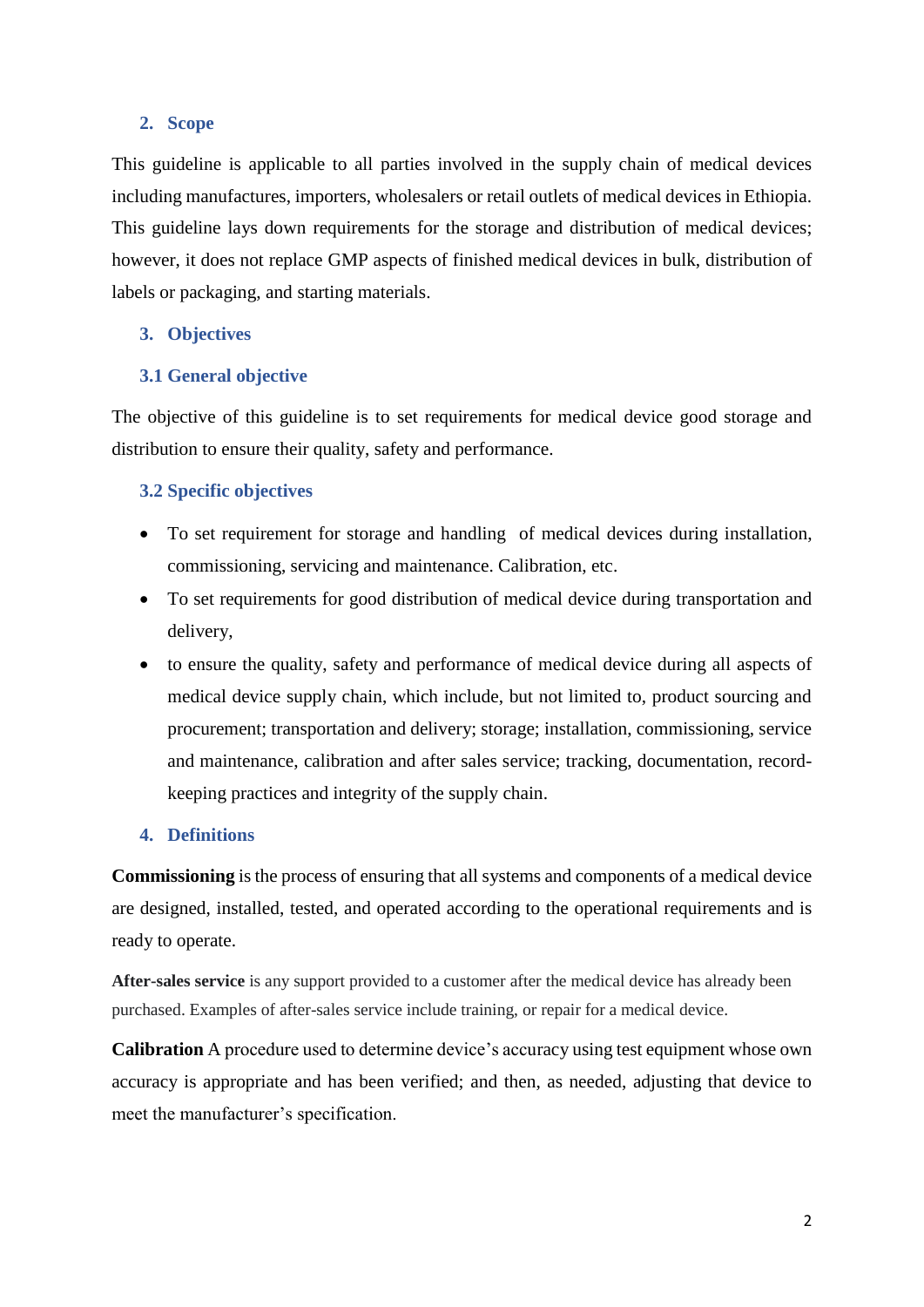**Maintenance** is the activities performed to maintain the functional status of a medical device before (preventive maintenance) or after (corrective maintenance) its failure.

**Installation** is the process performed to assemble or adjust a medical equipment and its components to put it in service.

**Storage** is the storing of medical devices up to the point of use

**Distribution** is the procuring, purchasing, holding, storing, selling, supplying, importing, exporting or movement of medical devices, with the exception of the dispensing or providing devices directly to a patient or his or her agent.

### <span id="page-6-0"></span>**5. General principles**

All parties engaged in the supply chain of medical devices have the responsibility to ensure that the safety and performance of devices are maintained throughout the distribution process including storage and handling from the site of the manufacturer to end users.

The principles of good storage practice (GSP) and good distribution practices (GDP) are also applicable to medical devices those are conveyed back anywhere in the supply chain including from the point of use to manufacturers site for the purpose of corrective measures or destruction. The same principles of GSP & GDP should be applied to donated medical devices. The product owner should create awareness for all relevant parties who are directly or indirectly involved in the storage and distribution processes so that they practice in due diligence manner in accordance with procedures relating to traceability and in recognition of products safety risks.

The establishment and implementation of good storage practices and good distribution practices by an organization is dependent on the types; categories and classification of medical device; size and structure of the establishment; the processes it deals with as well as the nature and the range of the medical device and supply-chain activities. If any requirement of this guideline is not applicable due to any of these reasons, the organization should provide justification for exclusion from fulfilment of that requirement.

The establishment and implementation of good storage practices and good distribution practices by an organization is dependent on the types, categories and classification of medical device, size and structure of the establishment, the processes it deals with as well as the nature and the range of the medical device and supply-chain activities. If any requirement of this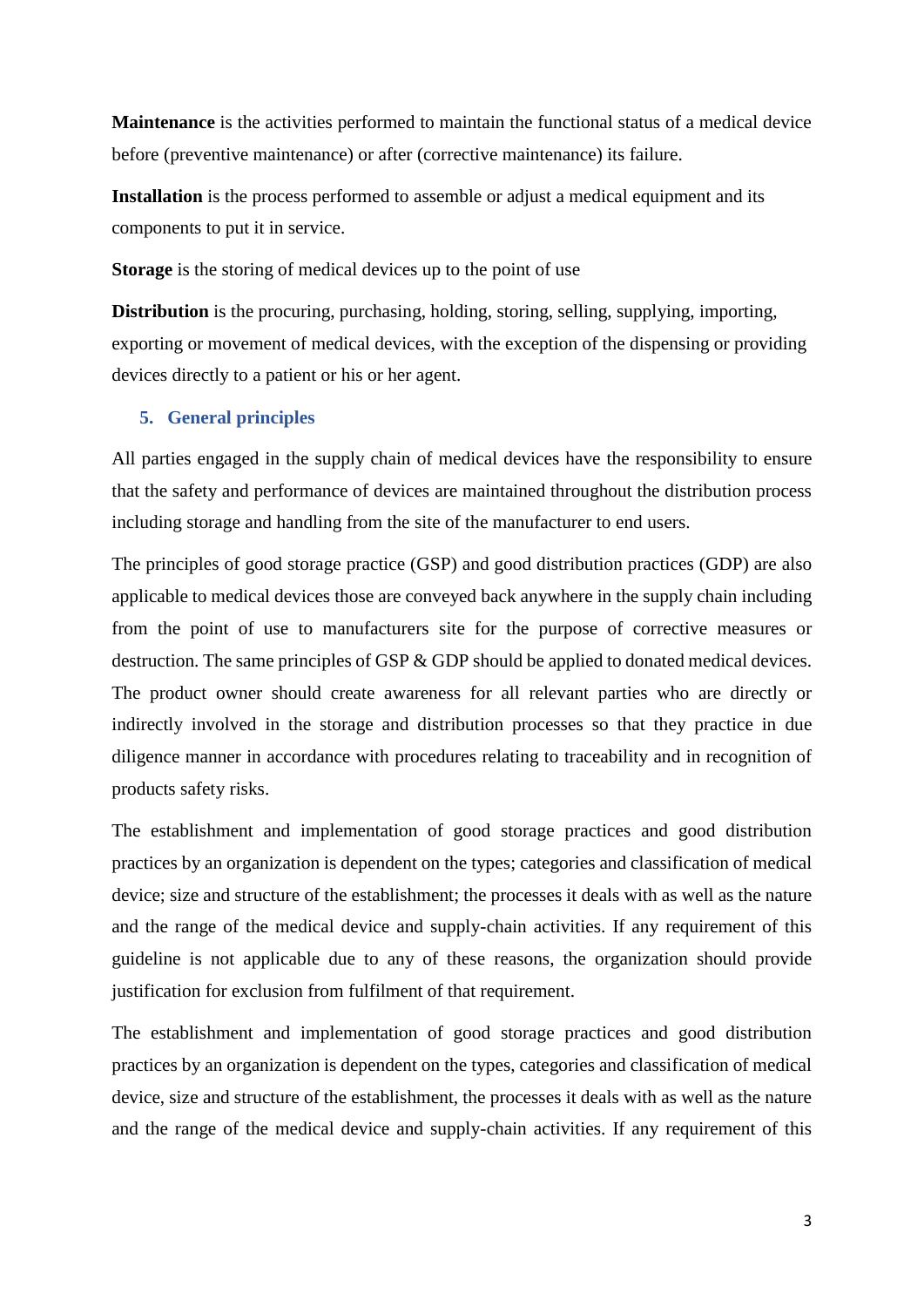guideline is not applicable due to any of these reasons, the organization should provide justification for exclusion from fulfilment of that requirement.

## <span id="page-7-0"></span>**6. Quality Management System**

## <span id="page-7-1"></span>**6.1 General**

All parties engaged in the storage and distribution of medical devices should establish, document, implement and maintain a quality management system applicable to the type of activities involved and maintain its effectiveness that is adequately robust to meet the requirements set out in this guideline and other EFDA published documents.

Where an organization chooses to outsource any activity that may affect the quality of medical devices during storage and distribution, it must ensure control over such processes.

## <span id="page-7-2"></span>**6.2 Organization**

The organization should:

- a) define its organization`s structure demonstrated by an organizational chart and indicate the responsibility, authority and interrelationship of all key personnel who have roles in the handling, storage and distribution activities.
- b) define the duties and responsibilities of its personnel with written job descriptions for every level of organization
- c) ensure managerial and technical personnel have the authority and resources needed to carry out their duties; and
- d) set up and maintain a GSP  $&$  GDP that complies with the regulatory requirements
- e) establish a system for identifying and correcting deviations from the established system

### <span id="page-7-3"></span>**6.3 Documentation requirements**

## **a. General**

The firm should identify the structure and level of detail required for its documentation system that would be adequate to serve the intended purpose based on its organization need; volume & types of devices handled, stored and distributed; the skills and qualifications of personnel involved in the activities. If necessary, the procedures or instructions may be presented in a form of text, graphic or audio-visual.

The documentation should include:'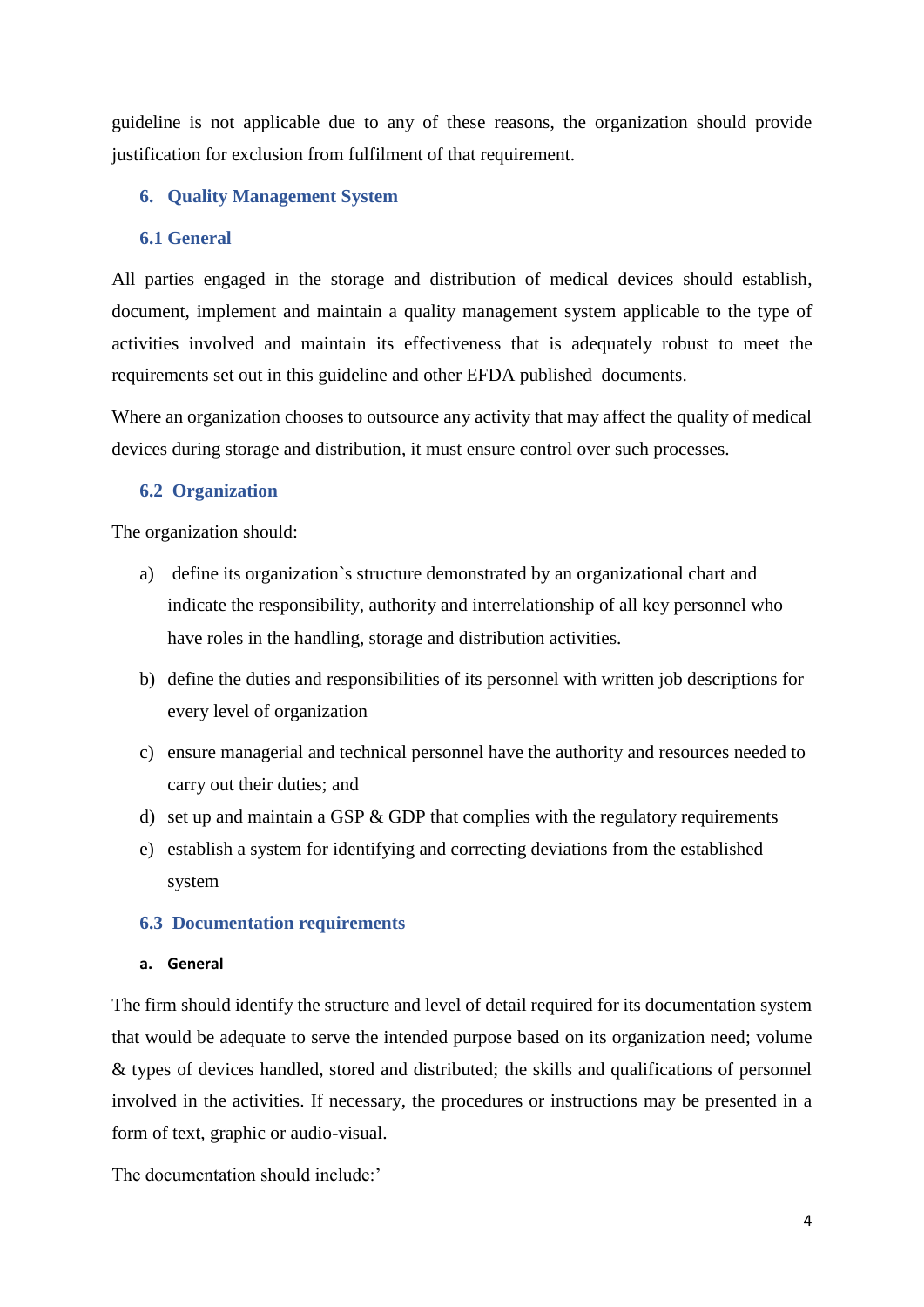- Quality manual
- Documented procedures required by the GSP & GDP guideline
- Documents needed by the organization to ensure the effective planning operation and control of its processes
- Records required by the GSP and GDP
- Any other documentation specified by the authority

All documented requirements, procedures and activities should also be implemented and maintained.

## **b. Quality manual**

The organization should document a quality manual that outlines the structure of the documentation used in the QMS and that encompasses:

a) the scope of its quality management system

b) the documented procedures for the QMS, or reference to them

c) a description of the interaction between the processes of the QMS

### **c. Control of documents**

Documents required by GSP and GDP should be controlled. Documented procedure should be established for the control of documents.

The organization should identify documents required by the OMS and should establish  $\&$ maintain a suitable control procedure to ensure their accuracy, availability, legibility and traceability. All requirements and documented procedures should be implemented and maintained. The firm's procedure should:

- a) ensure that documents reviewed for adequacy and approved prior to issue
- b) ensure that changes to documents are reviewed, updated as necessary and re-approved prior to use
- c) define ways to identify the current revision status and changes made to documents
- d) Ensure availability of relevant versions at points of use
- e) Ensure that documents remain legible and readily identifiable
- f) Define how documents of external origin, that are necessary for the QMS, are identified and controlled
- g) Define how to prevent deterioration or loss of documents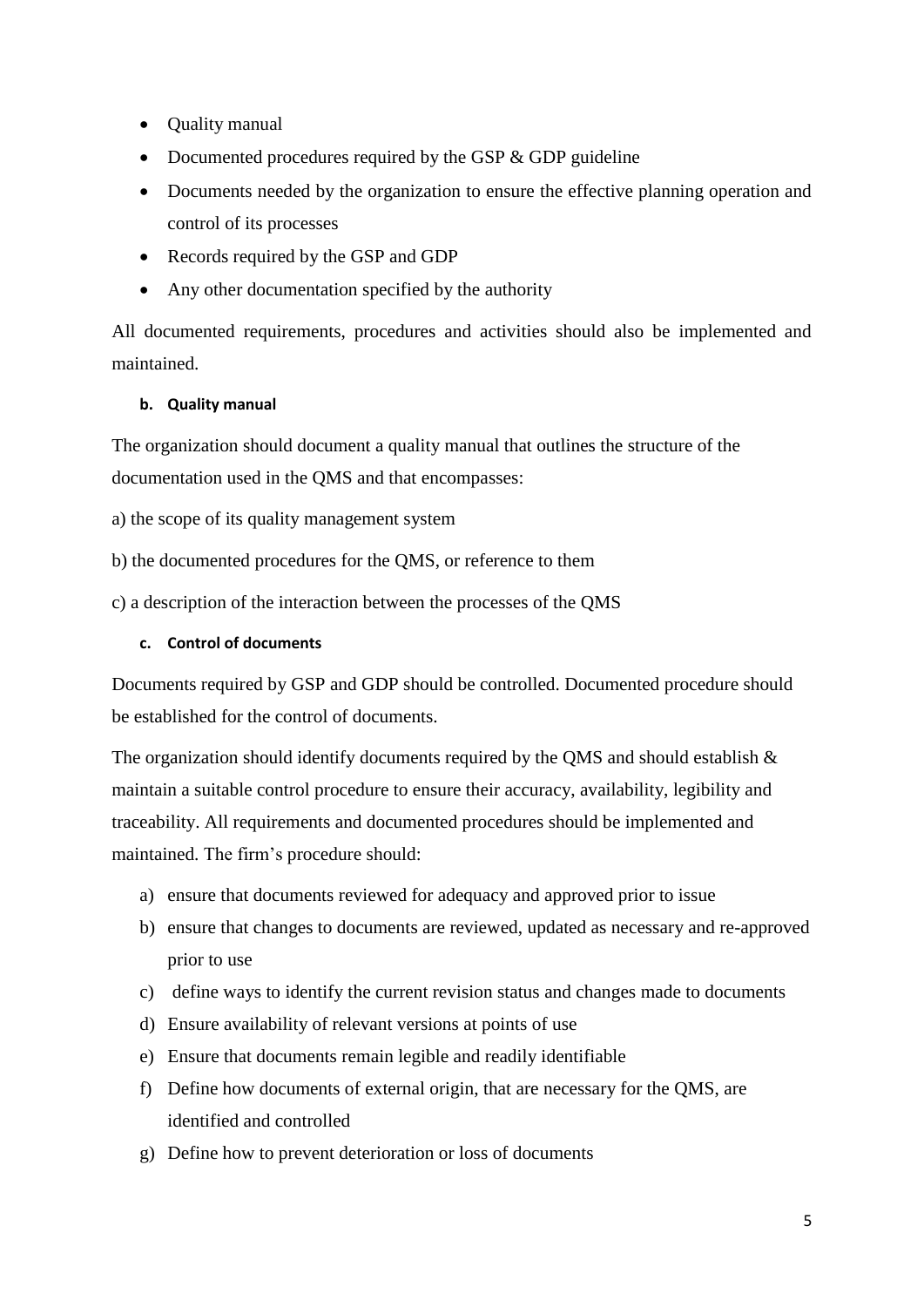- h) Define how to identify obsolete documents and prevent their unintended use
- i) Define for how long (at least a copy of) obsolete documents should be retained.

**Note:** Documents related to manufacturing and testing of medical devices should be available for at least the lifetime of the medical device.

#### **d. Control of records**

Every firm engaged in the distribution and storage of medical devices should have a system that enables it to maintain all records required to illustrate their compliance to the article 69(1) of proclamation 1112/2019. Where an electronic records system is used in place of a paperbased system, the system utilised should have built-in checks and balances to ensure the integrity of the records and to protect against unauthorised entries. The system should also incorporate audit trails for tracking changes. The firms should have documented procedures for control of records that defines:

- the controls needed for the identification, storage, security and integrity, retrieval, retention time and disposition of records
- how to make records be legible, readily identifiable and retrievable
- how to make changes to a record remain identifiable

Firms should retain the records for

- at least the lifetime of the medical device as defined by the manufacturer, or
- as specified by relevant EFDA legislative documents,
- not less than two years from the medical device release by the manufacturer.

Whichever is the longest.

#### <span id="page-9-0"></span>**7. Quality risk management**

Firms should establish a system to assess, control, communicate and review risks identified at all stages in the supply chain of medical devices during under their control. The identification and evaluation of risk should be based on scientific knowledge and experience and ultimately be linked to the protection of the patient. Appropriate mitigation controls should be developed and implemented to address all risks. The effectiveness of the implemented controls should be evaluated at periodic intervals.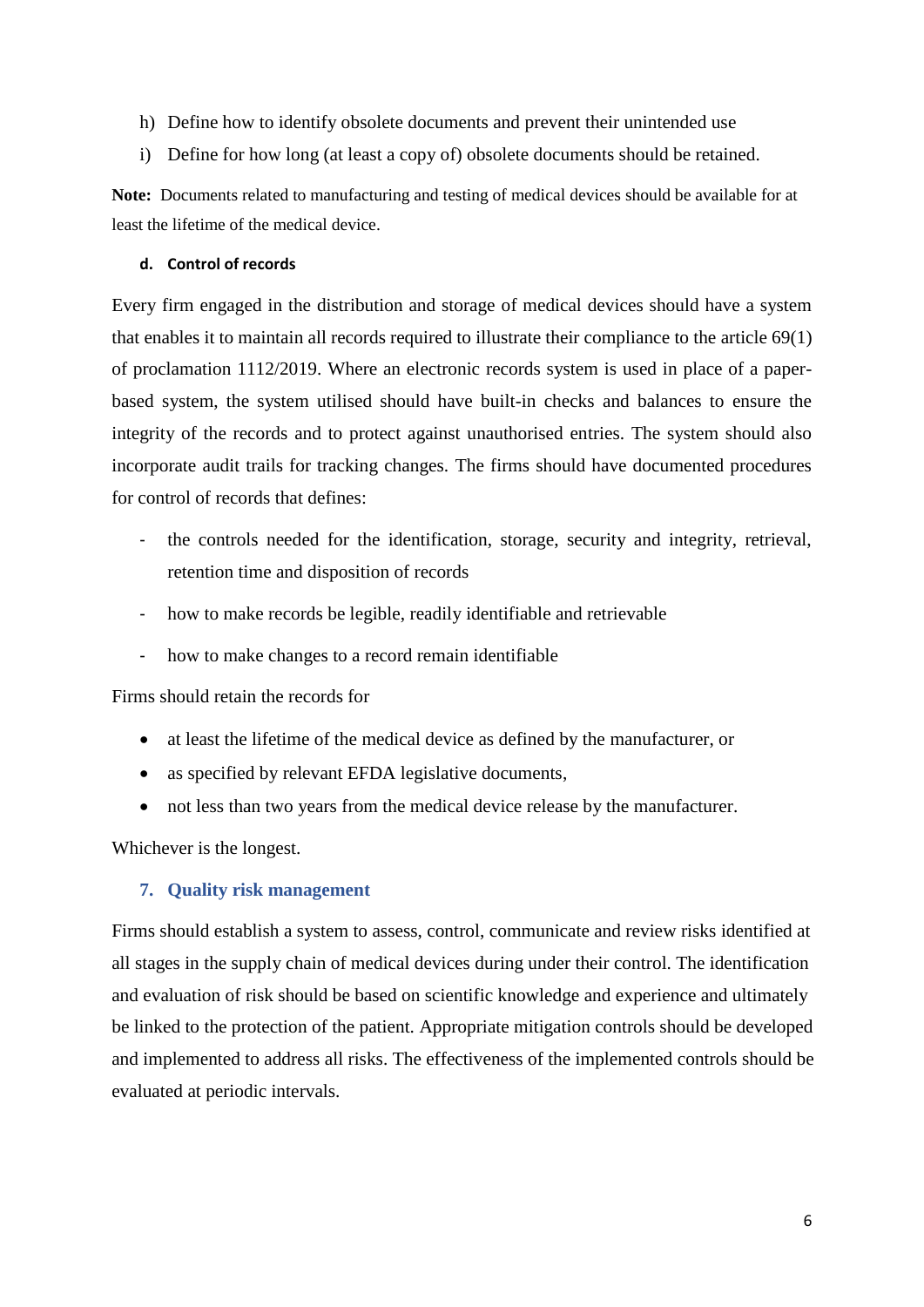#### <span id="page-10-0"></span>**8. Self-audit**

Firms should conduct internal audits at planned intervals (at least bi-annually) to monitor the implementation of and compliance with the requirements of GSP & GDPs.

It should ensure that its internal audit procedure defines the responsibility and requirements for planning and conducting internal audits and reporting results and maintaining the audits records.

Actions to eliminate detected nonconformities and their causes should be taken without undue delay. Verification of the actions taken, and the reporting of verification results should be recorded.

#### <span id="page-10-1"></span>**9. Management review**

Firms should have procedure and a plan to conduct periodic management review (at least once per annum). The review should be led by the senior management of the firm and agenda should include at least:

- a) Follow-up on recommendations from previous management review meetings. This should address major recommendations, implementation statuses as per recommendation, any pending action items.
- b) review of the suitability  $&$  effectiveness of quality policy and quality objectives. This can measure by quality metrics and key performance indicators.
- c) Reports from internal and external audits
- d) reports from regulatory noncompliance
- e) customer feedback, complaints, evaluation of

compliance, corrective actions etc and

f) opportunities for continual improvement

The records of minutes and related documentation from management review meeting should be retained.

#### <span id="page-10-2"></span>**10. Complaints**

The Firm should retain documented procedure for the handling of complaints. The procedure should specify:

a) How distinction between complaints about a medical product or its packaging and those relating to distribution should be made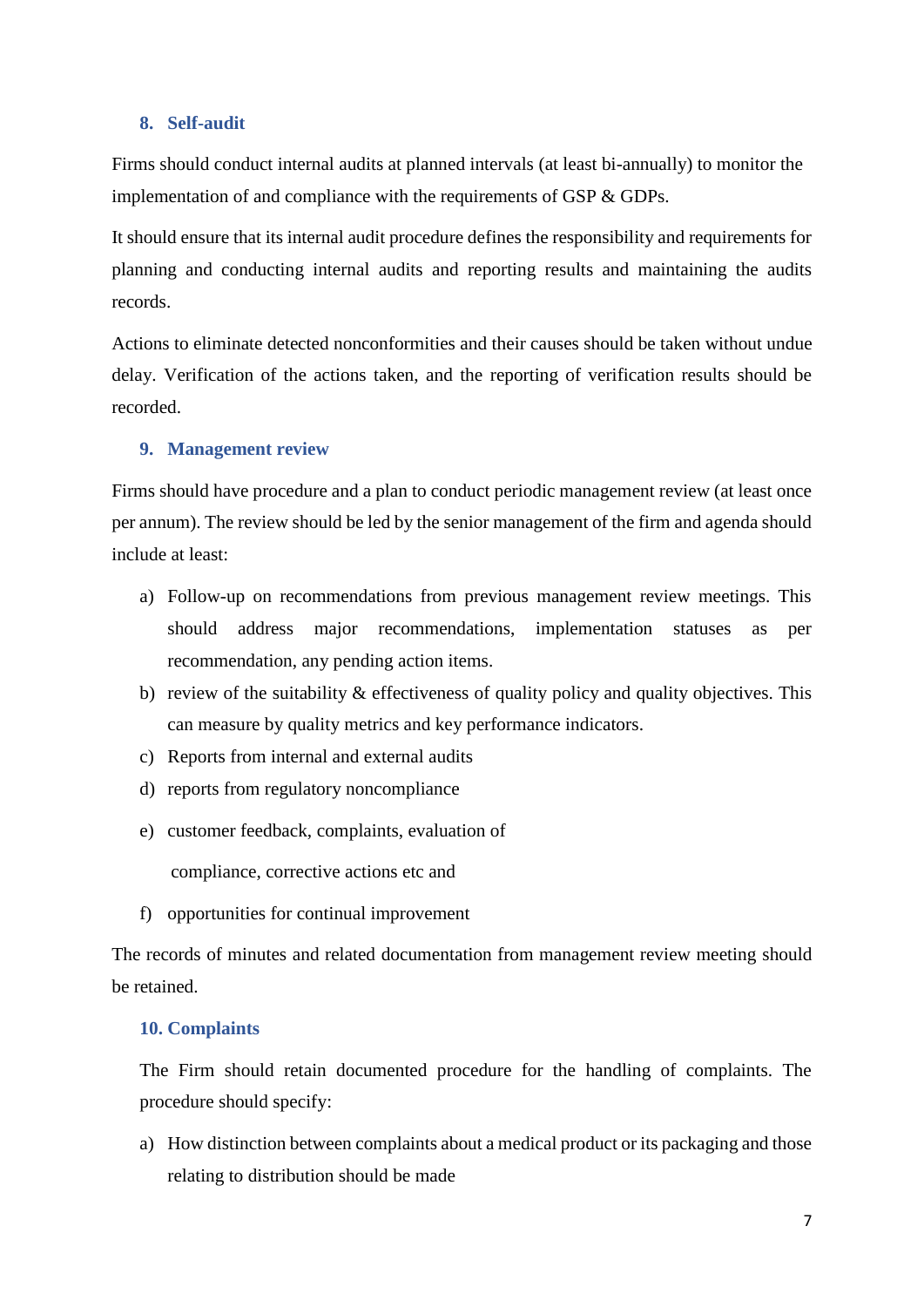- b) Informing cases of a complaint about the quality of a medical product or its packaging to relevant entities such as the original manufacturer, marketing authorization holder, regulatory bodies
- c) about timely investigation and identification of the root cause
- d) how to prepare, implement and evaluating effectiveness of CAPAs
- e) how to differentiate medical product quality problems and suspected cases of substandard or falsified products and how to handle such cases and sharing information with manufacturer and appropriate national and/or regional regulators

The firm should retain records of all complaints and where required, share the information with the authority.

#### <span id="page-11-0"></span>**11. Returned goods**

A medical device should be considered as a 'returned good' once it has left the premises of the supplying establishment and subsequently returned to that premises. This may include the following:

- a) where an establishment supplies a customer with the incorrect medical device which is subsequently returned
- b) where a customer returns a medical device to an establishment which they ordered in error
- c) where a product is received back to the premises of an establishment having never been received by the customer

The firms should retain documented procedure for receiving, storage, and disposition of returned medical devices. The procedures should ensure that medical devices returned to the firm are identified and distinguished from conforming product. All returned medical devices should be:

- a) placed in quarantine upon receipt with clear status of the goods
- b) stored in a manner that prevents access and distribution until a decision has been taken
- c) stored as per the manufacturer recommended storage conditions applicable to the specific medical device
- d) destroyed unless it is certain that their quality is satisfactory, after they have been critically assessed and necessary corrections are made in accordance with a written and authorized procedure.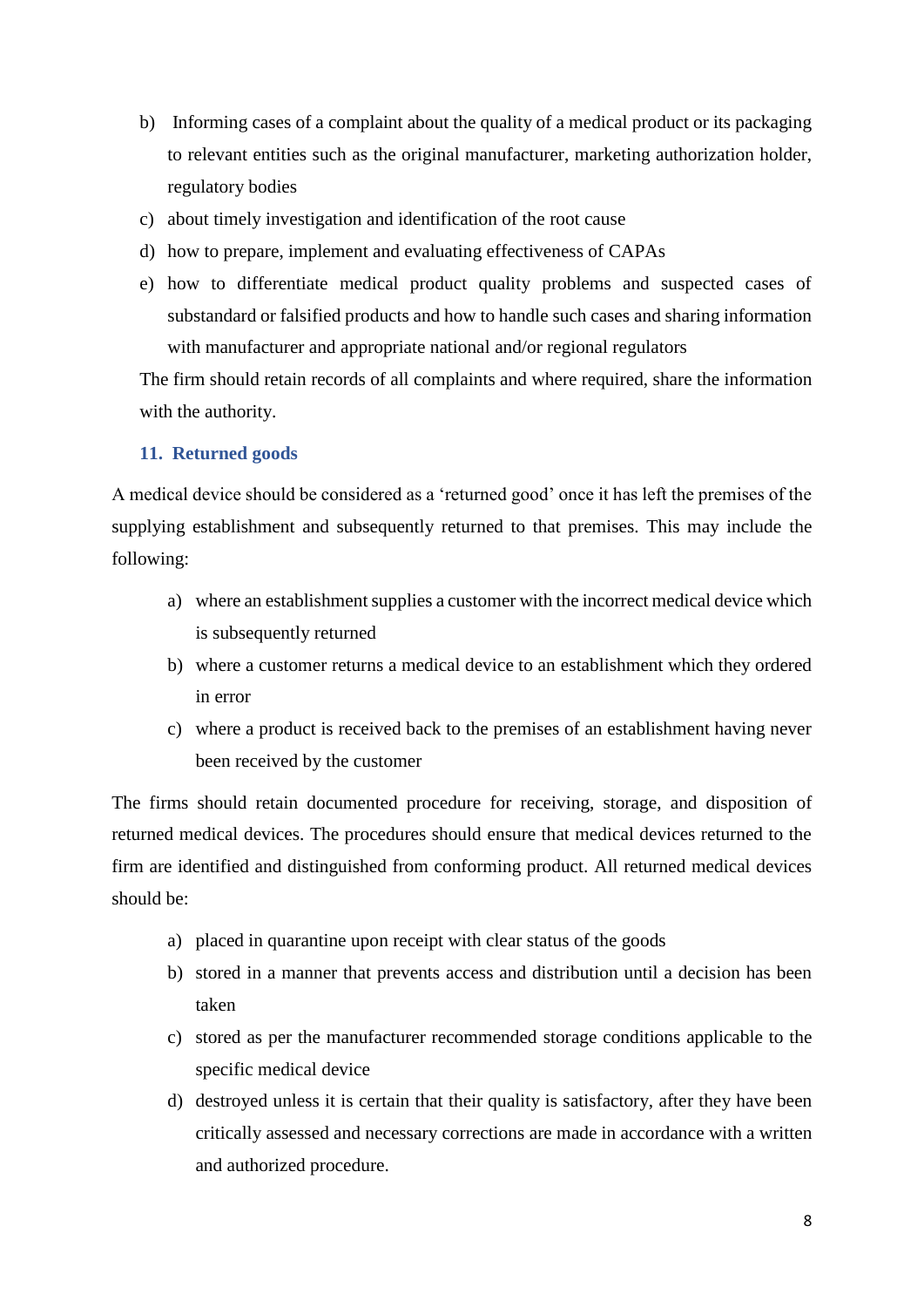When firms receive a returned goods, they should dedicate separate storage area to avoid risk of mixing the returned goods to saleable stock prior to assessment. This separate area should be clearly segregated from saleable stock (by physical means or by a validated computerised system).

When handling returned goods, firms should follow a risk-based process when deciding on the fate of the returned goods. They should be extremely cautious in their assessment of the suitability of the returned medical device to be placed back into saleable stock or reissued to the customer. They should provide, where possible, additional unique identifiers for such products before placing back into saleable stock to distinguish between the returned product and the remainder of the stock. The recipients of the returned goods must be extremely confident that the quality of the product has not been affected in any way whilst the product has been out of their care. It should ensure that the correct storage conditions have been maintained during the period the product was outside of their control. Recipients and its relevant staff members should be aware of the potential for falsified medical devices to enter the supply chain through the returns process. Seller entity should verify the safety features (the unique identifier or anti-tampering) for all returned medical devices. If the verification of the safety features results in suspicion over the authenticity of a product, it should be immediately quarantined, and the authority or relevant regional regulatory body should be notified and an investigation into the issue conducted. Attentions should be given to the time period elapsed since the product was dispatched and initiation of the return request. Vendors should have a predefined time period for accepting products returned from their customers in cases where an incorrect order has occurred or in the instance of an incorrect or failed deliver.

Hence, at least the following should be considered before deciding on the fate of returned medical devices:

- a) the nature of the product, storage conditions, condition of the product history, timelapse since distribution and the manner and condition of transport while being returned.
- b) the terms and conditions of the agreement between the establishment and customer
- c) examination of the returned goods and decisions to be taken by a competent and authorized person.
- d) Personnel involved in the returns process have received appropriate training and have sufficient experience in relation to the handling of such products and have ability to identify falsified medicinal products.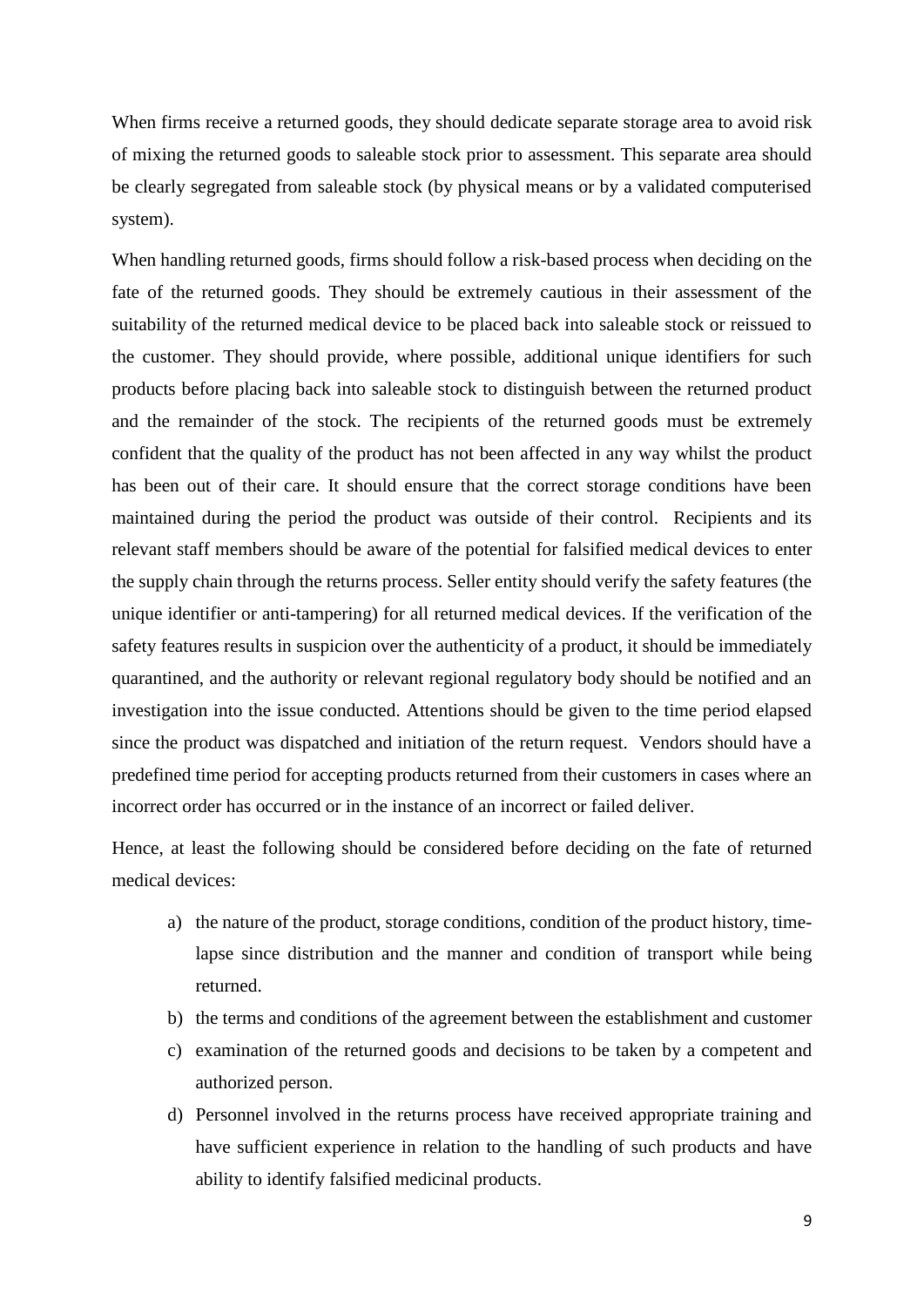After decision has been taken, the products to be rejected should be placed into a reject area and disposition of products should be done in accordance with waste management and disposal directive of EFDA, international, national and other local requirements regarding disposal or decommissioning of such medical devices, and with due consideration to the protection of the environment.

The firms should retain records of all stages of the return process of all returned, rejected and destroyed medical devices and keep it for a period equivalent to the expected life of the device, but in no case less than 2 years from the date of making final decision. This documentation should allow all stages of the returns process to be traced including the person conducting each activity. Firms should present information and supporting documentation relating to returned goods to EFDA inspector in a concise and consolidated manner. There should be a register or log of returns in place which should include all product details and reasons for return. The assessment performed on returned product should be documented and should include the final disposition. the release of returned medical device to saleable stock should formally approved by an authorized person.

#### <span id="page-13-0"></span>**12. Recalls**

#### <span id="page-13-1"></span>**12.1 General**

EFDA has the authority to order recall of any regulated product and cease distributions in cases of in contravention of applicable laws and, when the use or exposure to the product will have adverse health consequences. Firms engaged in the storage and distribution of medical devices should retain a written recall procedure in place in accordance with relevant efda`s pharmaceutical recall directive No. 30/2010 and guideline for medical devices recall. It should ensure that the procedure allows the immediate and effective recall from the marketplace of defective and/or potentially harmful medical devices.

#### <span id="page-13-2"></span>**12.2 The recall procedure**

The recall procedure should include, at a minimum, the following:

- designated responsible person and his/her clear role
- other designated responsibilities for coordination of the recall action
- contact numbers for the company and the authority
- requirement to discuss with relevant parties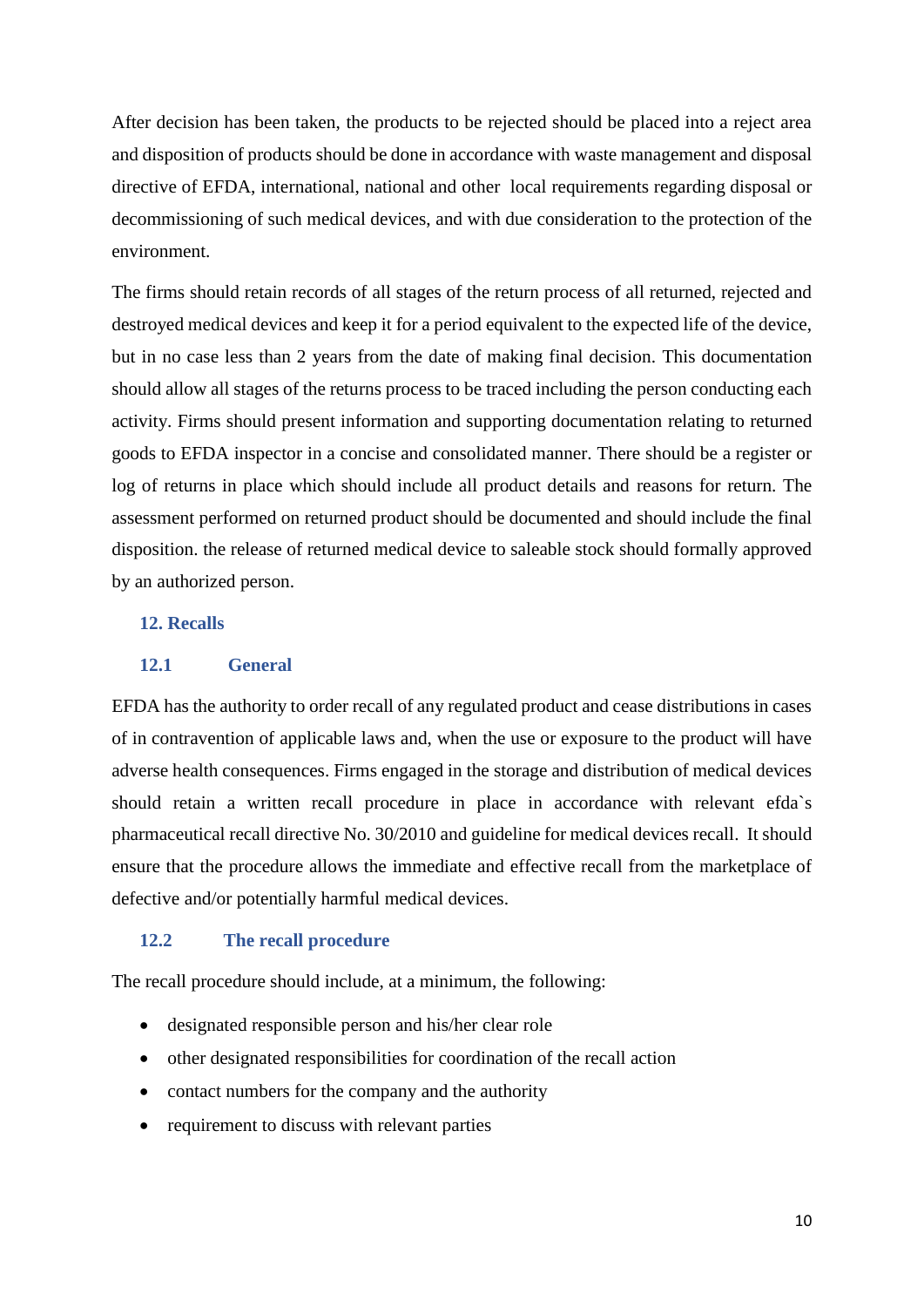- requirement to notify and agree any action with the authority before recall action is carried out
- the various classifications of a recall based on risk
- description of the traceability system and method of identification of product
- recipients within the distribution chain
- method of handling recalled medical device
- arrangements to ensure segregation of recalled medical devices from saleable product
- arrangements for return of recalled medicinal product to the MA holder or for destruction
- investigation and reconciliation report to be sent to the MA holder
- details of steps to be followed in the event of a quality defect being discovered on-site

The effectiveness of the recall procedure should be regularly challenged (at least once per year) to ensure that the process is effective and capable of tracing all customers and products in the event of a recall in a timely manner and updated as necessary. This challenge should take account of the complexity of wholesaler operations and should be carried out on a risk-basis. A challenge to the recall system need not be carried out where the company has participated in an actual recall during the previous year which has utilised the same traceability system. The effectiveness of all recalls (including recalls to challenge the system and actual recalls) should be evaluated after the recall has concluded. Where the review of effectiveness identifies gaps in the process, those gaps should be appropriately addressed in a timely manner and the recall procedure revised accordingly.

There should be an efficient and effective method for identifying customers supplied with a product subject to a recall along with templates of forms and letters for the execution of a recall.

## <span id="page-14-0"></span>**12.3 Handling recalled product**

All recalled medical devices should be kept secure, segregated, transported and stored under appropriate conditions applicable to the specific device and clearly labelled as "recalled products".

Recipients of recalled products should identify a batch of a product and reconcile quantities received with those in stock and distributed to customers.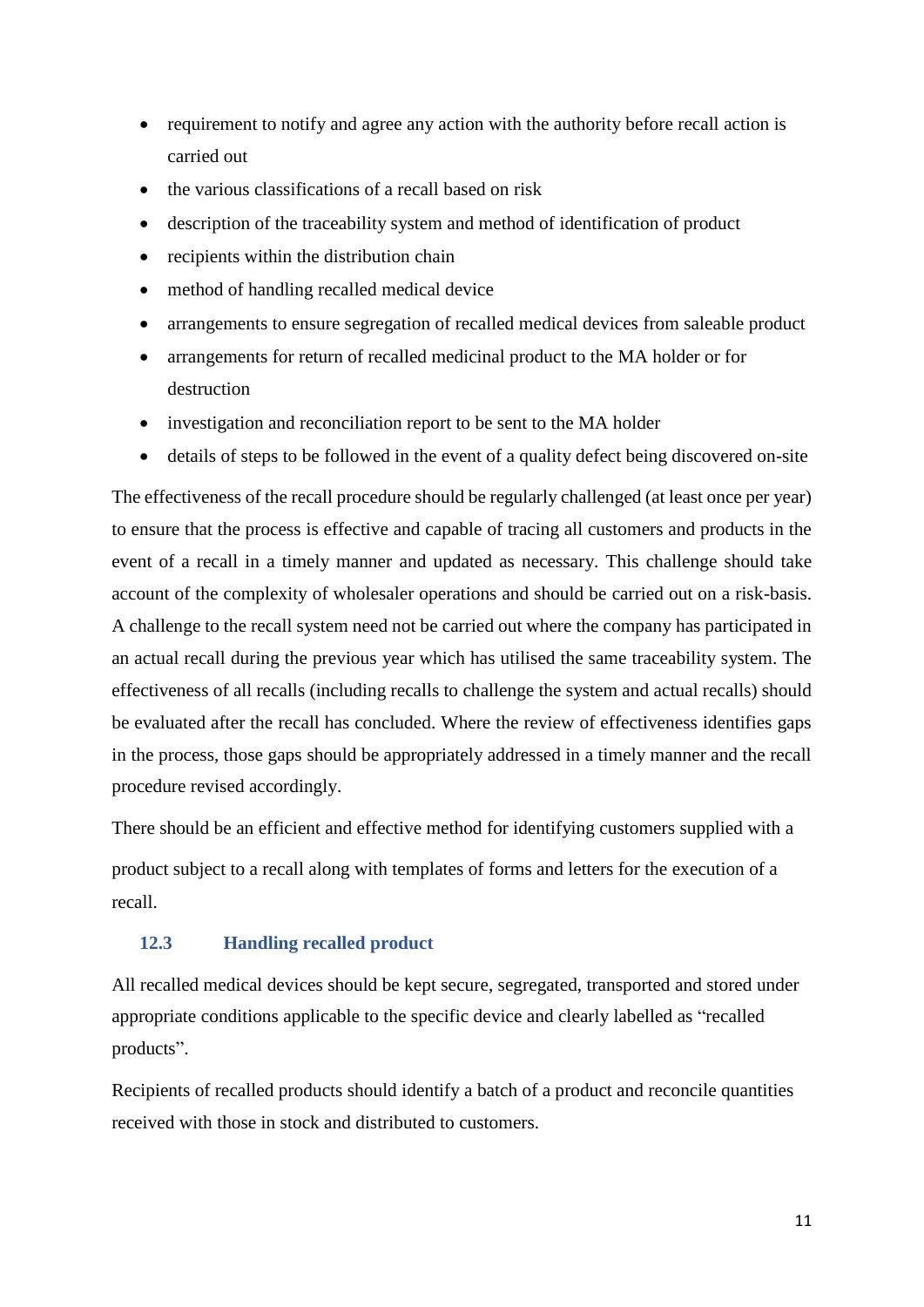#### <span id="page-15-0"></span>**12.4 Information sharing & records**

The Authority and/or regional regulatory authority, original manufacturer and/or marketing authorization holder, or other relevant contract party should be informed in the event of a recall. The authority may promptly inform competent authorities of other countries to which a given medical product may have been distributed based on the risk of the recalled product.

All records, including distribution records, should be readily accessible to the designated person(s) responsible for recalls. These records should contain enough information on products supplied to customers

The progress of a recall process should be recorded, and a final report issued, which includes a reconciliation between delivered and recovered quantities of medical devices.

#### <span id="page-15-1"></span>**13. Premises**

#### <span id="page-15-2"></span>**13.1 General**

- a) Firms engaged in the storage and distribution of medical devices should have a premise that is suitably located, designed, constructed and maintained, to ensure appropriate operations such as receiving, storage, picking, packing and dispatch of medical devices.
- b) Storage areas should have adequate space, lighting and ventilation to ensure required segregation, appropriate storage conditions and cleanliness.
- c) Enough security should be provided, and access should be controlled.
- d) Appropriate controls and segregation should be provided for products
- e) requiring specific handling or storage conditions, such as radiation emitting medical devices, products containing hazardous substances and products to be stored under controlled temperature and relative humidity conditions.
- f) Receiving and dispatch bays should be provided to protect products from weather conditions.
- g) Activities relating to receiving and dispatch should be done in accordance
- h) with written procedures and the areas should be suitably equipped for such
- i) operations.
- j) Premises should be kept clean and the cleaning equipment and cleaning agents should not become possible sources of contamination.
- k) A rodent and pest control programme should be in place and the premises should be protected from the entry of birds, rodents, insects and other animals.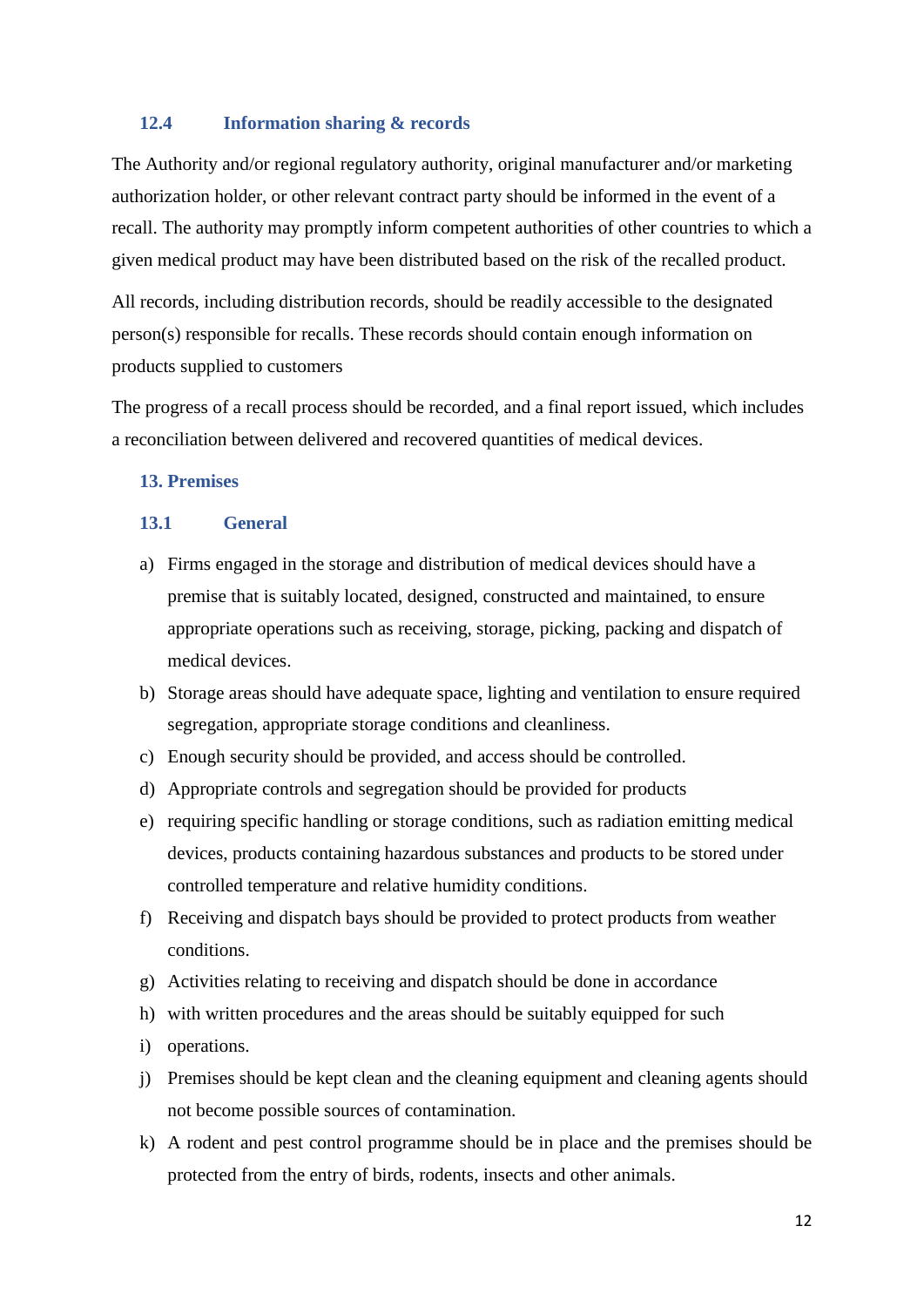l) Toilets, washing, rest and canteen facilities should be separate from areas where products are handled. Eating, drinking and smoking should be prohibited in all areas where medical products are stored or handled.

## <span id="page-16-0"></span>**13.2 Receiving area**

- a) The firm should retain documented procedure accompanied by a checklist for verifying all incoming delivery against the relevant documentation, to ensure that the correct product is delivered from the correct supplier. This may include, but not limited to:
	- the purchase order, label description,
	- containers, batch number,
	- packing list, - expiry date,
	- accessories, - quantity
- b) Receiving area should be provided with receiving bay
- c) Receiving areas should be of adequate space to allow inspection and cleaning of incoming medical devices
- d) The consignment should be inspected for any visible damage, possible contamination, tampering, uniformity of the containers, quantity, supplier's batch number; transportation temperature data (example cold-chain materials), and other relevant information and records should be maintained.
- e) There should be separate space for quarantining any defective product or suspect containers, or the entire delivery while waiting for investigation and decisions are taken.
- f) The firm should dedicate adequate and appropriately clean space and tools for sampling of medical devices. If the firm take samples of medical products; it should ensure that
	- a representative number of containers in a consignment are sampled and checked,
	- sampling is undertaken by appropriately trained and qualified personnel
	- containers from which samples have been taken are labelled
	- all activities are undertaken in accordance with a written sampling procedure and sampling plans.
- g) Following sampling, the goods should be subject to quarantine. Batch segregation should be maintained during quarantine and all subsequent storage.
- h) Proper care should be taken to ensure materials and products requiring controlled conditions of temperature and relative humidity during transport and storage, as applicable, are handled as a priority item during receiving.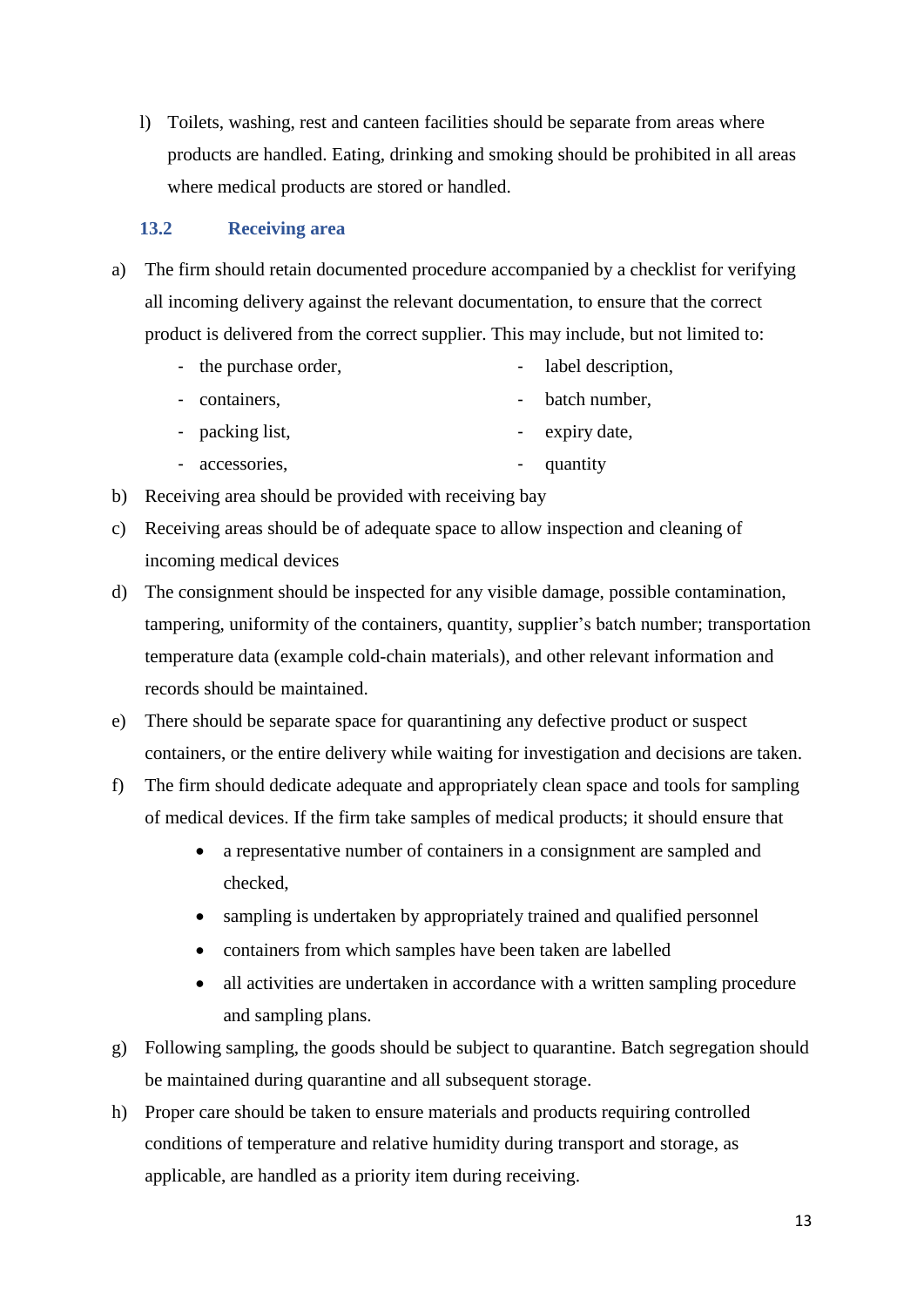- i) Firm should have a mechanism for release control and authorizing medical products transfer to saleable stock
- j) Proper space should be provided for segregating and securely storage of devices awaiting destruction or return to the supplier and care should be taken to ensure that such medical products cannot be used.

## <span id="page-17-0"></span>**13.3 Storage areas**

- a) The firm should design, construct, maintain or adapt appropriate storage area for the medical devices to be handled. The storage areas should be of sufficient capacity to allow orderly storage of the various categories of medical device, maintained clean and there should be sufficient space and lighting.
- b) There should be a mechanism in place for preventing unauthorized persons entrance to the storage areas. List of names of authorized people to enter storage areas should be provided.
- c) Storage areas should be maintained within acceptable and specified temperature limits. Where the labels show special storage, conditions are required (e.g. temperature, relative humidity), these should be provided, controlled, monitored and recorded.
- d) Medical devices should be stored off the floor (unless supplied with stands or wheels by design), away from walls and ceilings, protected from direct sunlight and suitably spaced, to permit ventilation, cleaning and inspection. Suitable pallets should be used; as appropriate and kept in a good state of cleanliness and repair.
- e) The firm should maintain documented procedure for storage area management including cleaning (the frequency of cleaning and the methods to be used) as well as afire control (prevention of fire, fire detection and fire drills), and all relevant records should be retained as necessary.
- f) Any system (e.g. computerized systems) replacing physical separation and labelling, or demarcation should be validated to demonstrate security of access.
- g) When sampling is necessary, it should be done under controlled conditions and conducted in such a way that there is no risk of contamination or cross-contamination. Adequate cleaning procedures should be followed after sampling.
- h) Firms should store all devices in conditions that assure that their quality is maintained, and stock should be appropriately rotated.
- i) The firm should provide area for storage of broken or damaged items which should be withdrawn from usable stock and stored separated.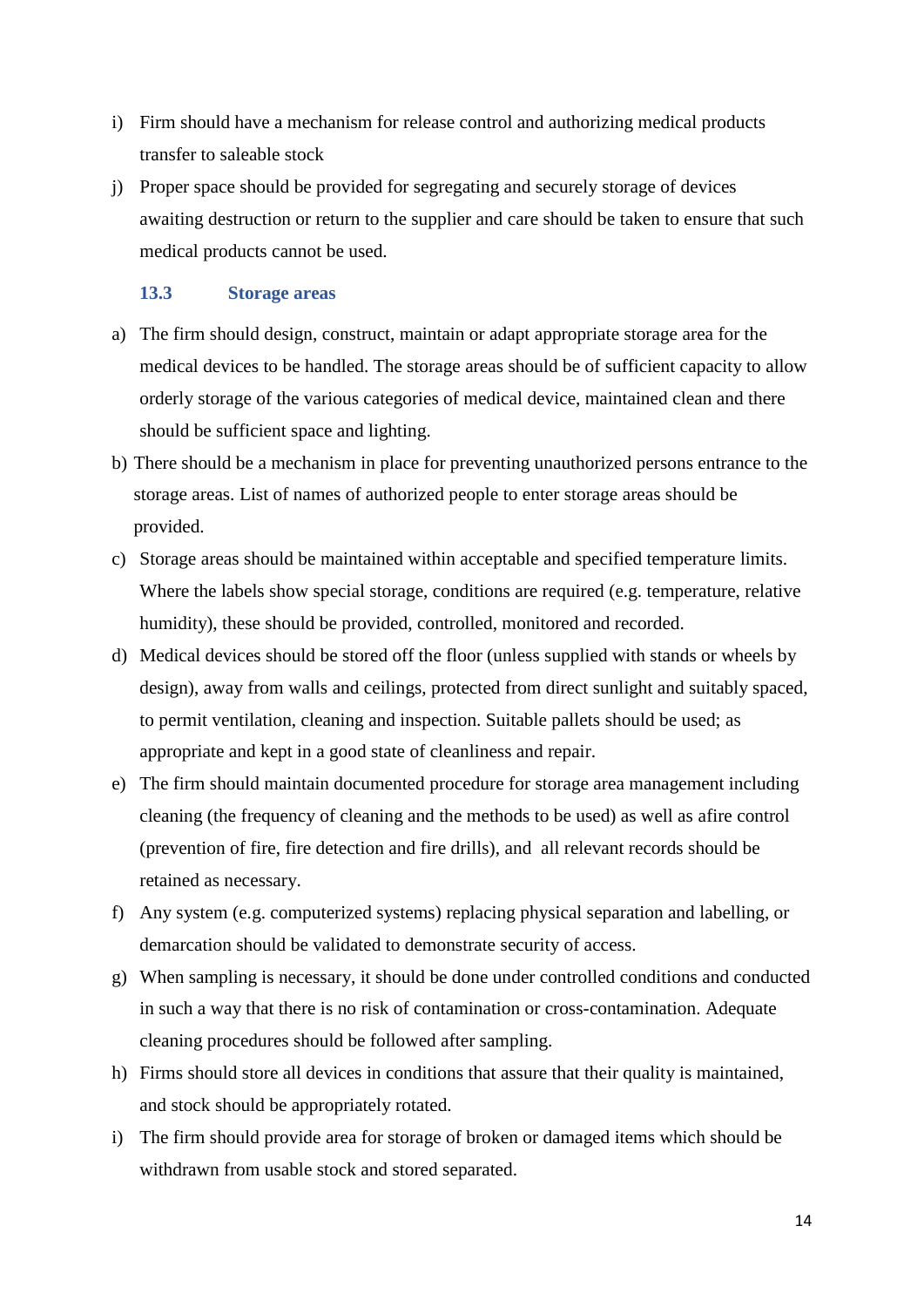j) The firm should provide adequate fire-detection and firefighting equipment as appropriate (based on the type of devices and store are) and the equipment should be serviced regularly.

## <span id="page-18-0"></span>**13.4 Storage conditions**

- a) All medical devices should be stored in compliance with their labelling and information provided by the manufacturer.
- b) The firm should establish a procedure for appropriate designing, installation, qualification and maintenance of, HVAC systems to ensure that the required storage conditions are upheld.
- c) The firm should do for temperature, and relative humidity Mapping studies where appropriate, for example in storage areas, refrigerators and freezers
- d) Temperature and relative humidity, as appropriate, should be controlled and monitored at regular intervals. Data should be recorded, and the records should be reviewed. The equipment used for monitoring should be calibrated and be suitable for its intended use. All records pertaining to mapping and monitoring should be kept for a suitable period of time and as required by national legislation.

## <span id="page-18-1"></span>**14. Stock control and rotation**

The firms should maintain documented procedure for stock control and rotation. It should also retain up to dated records of stock levels for all medical devices in store after each operation (e.g. entries, issues, losses, adjustments). These records should include:

- a) periodic stock reconciliation (performed at defined intervals)
- b) root cause for stock discrepancies (if any)
- c) CAPAs taken to prevent recurrence of discrepancies
- d) damaged containers received (if any) and actions taken
- e) List of Items identified as close to their retest or expiry date and or removed from useable stock (due to expiry).

## <span id="page-18-2"></span>**15. Qualification and validation**

The firm should establish and maintain documented procedure for qualification and validation; where appropriate, based on risk management principles. The procedure should define the scope and extent of qualification, and validation. Such activities should consider premises, utilities, equipment and instruments, processes and procedures.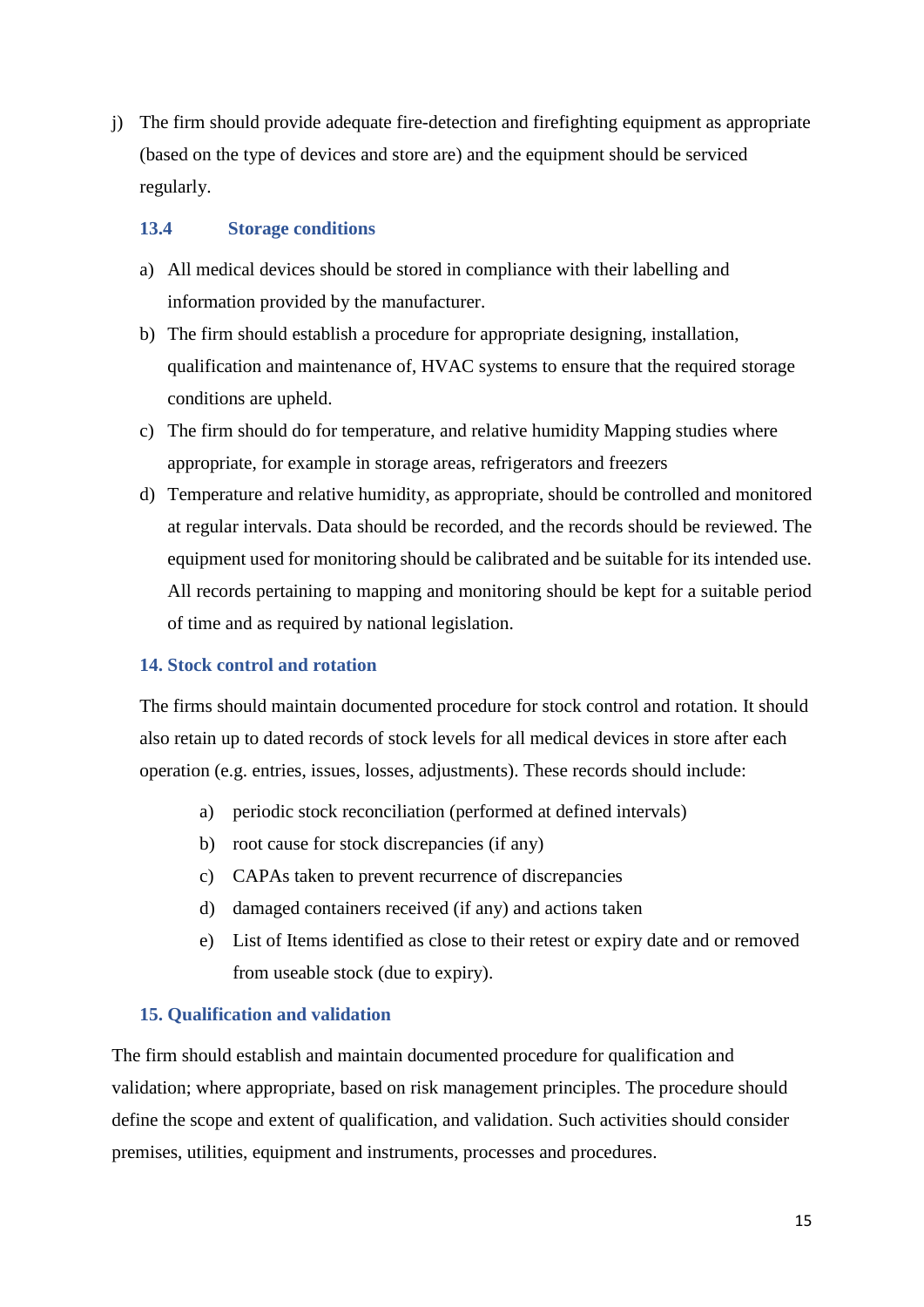Qualification and validation should be done following procedures and protocols. The results and outcome of the qualification and validation should be recorded in reports. Deviations should be investigated, and the completion of the qualification and validation should be concluded and approved.

#### <span id="page-19-0"></span>**16. Personnel**

- a) Firms should possess an adequate number of personnel with appropriate educational qualification, experience and training relative to the activities undertaken.
- b) There should be a designated person within the organization, with appropriate qualification and training, who has the defined authority and responsibility for ensuring that a quality management system is implemented and maintained. This person should preferably be independent from the person responsible for operations and should ensure compliance with GSP and GDP.
- c) Personnel should have the authority and resources needed to carry out their duties and to follow the quality systems, as well as to identify and correct deviations from the established procedures.
- d) The firm should ensure that its management and personnel are not subjected to commercial, political, financial or other pressures or conflict of interest that may have an adverse effect on the quality of service provided or on the integrity of medical devices.
- e) Safety procedures should be in place relating to all relevant personnel and property, environmental protection and product integrity.
- f) Personnel should receive initial and continued training in accordance with a written training programme. The training should cover the requirements of GSP and GDP ( as applicable), personal hygiene and sanitation as well as other on-the-job trainings such as product security, product identification and the detection of falsified products.
- g) Personnel dealing with special types of medical devices (e.g. IVDs, radiation emitting devices) should be given specific training.
- h) Records of all training, attendance and assessments should be kept.
- i) Personnel handling medical devices should wear garments suitable for the devices they handle and the activities that they perform.
- j) There should be a clear procedures and conditions of employment for employees, including contract and temporary staff, and other personnel having access to medical devices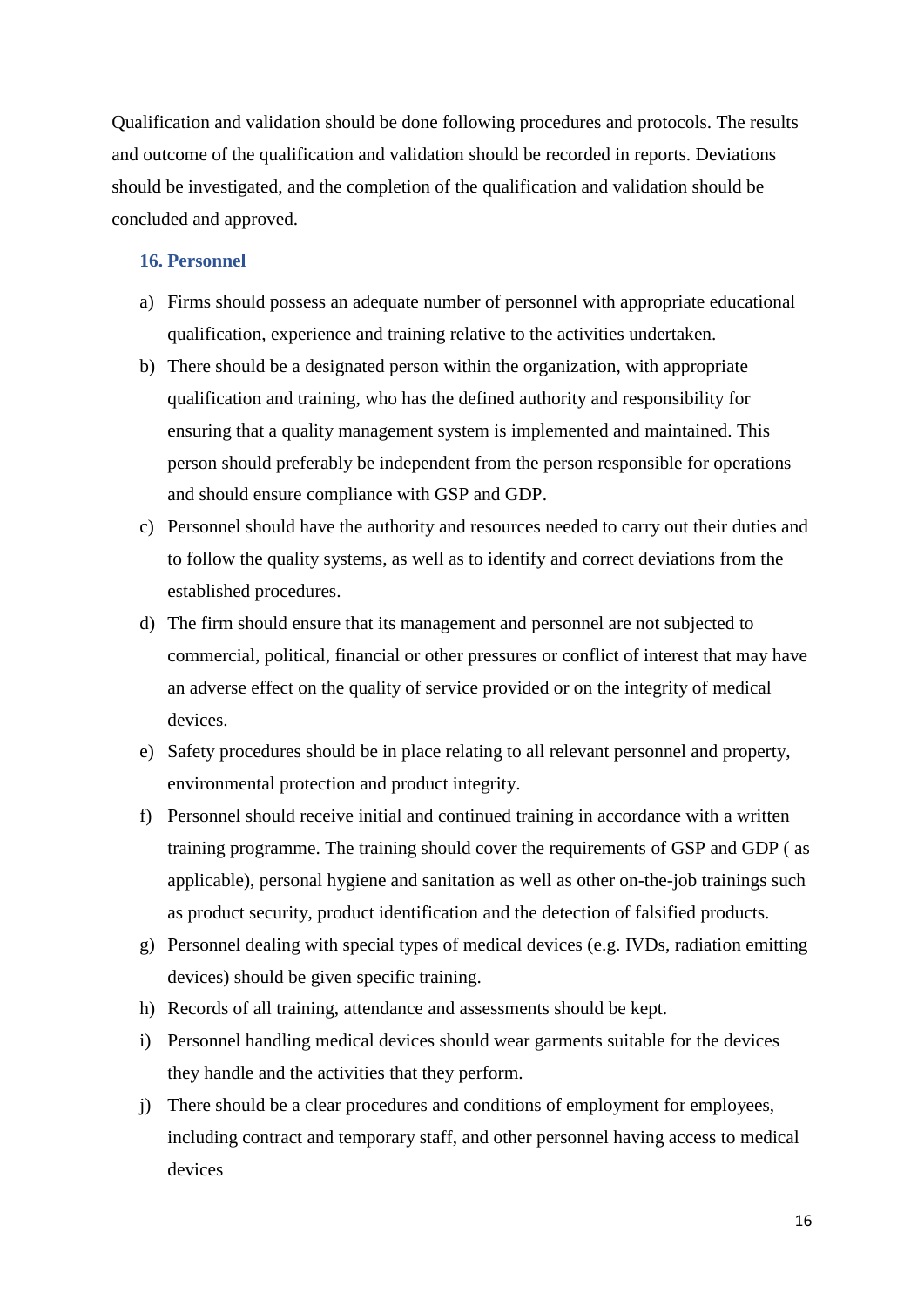k) The firm should develop and implement codes of practice and procedures to prevent and address situations where persons involved in the storage and distribution of medical devices are suspected of, or found to be implicated in, any activities relating to the misappropriation, tampering, diversion or falsification of any product. It should notify the authority and other relevant agencies if such unethical conducts are observed.

## <span id="page-20-0"></span>**17. Activities and operations**

All activities and operations should be conducted in accordance with the country`s relevant legislations, this guideline and other relevant guidelines as well as firm`s documented procedures.

Firms should assign authorized persons to ensure proper storage and distribution of medical products in accordance with written procedure.

## <span id="page-20-1"></span>**17.1 Receipt**

Firms should procure raw materials or finished medical devices only from appropriately authorized suppliers. It should examine deliveries for damage, seal intactness, signs of tampering, labelling, completeness of order and other related aspects (e.g. availability of a certificate of analysis, where applicable), at the time of receiving.

Containers and consignments that do not meet acceptance criteria at the time of receipt should be labelled, kept separate and investigated. This includes suspected substandard and falsified products.

## <span id="page-20-2"></span>**17.2 Storage**

Medical devices requiring specific storage conditions should be processed without delay and stored in accordance with their requirements.

Appropriate controls should be implemented to prevent contamination and/or mix-ups during storage.

Controls and procedures should be in place to prevent and handle spillage and breakage.

## <span id="page-20-3"></span>**17.3 Repackaging and Relabeling**

The authority does not encourage repackaging and relabelling of medical devices. Where repackaging and relabelling must occur, these activities should only be performed by entities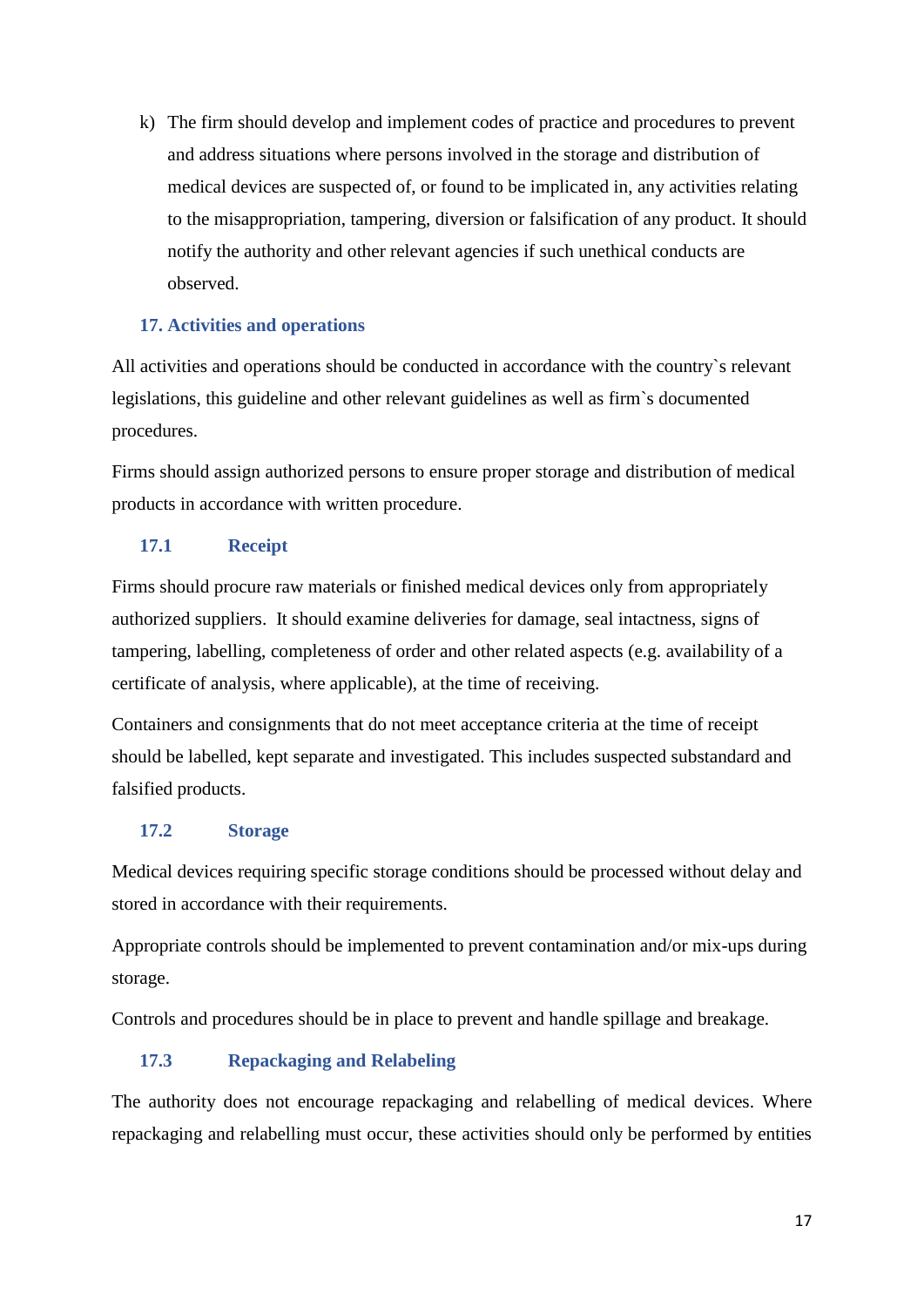appropriately authorized to do so and in compliance with the authority's relevant directive(s) for repacking and in accordance with cGMP requirements.

Procedures should be in place for the controlled disposal of original packaging, to prevent reuse thereof.

## <span id="page-21-0"></span>**17.4 Distribution and transport**

Medical devices should be transported in accordance with the conditions stated on the labels and described by the manufacturer. The risk to the quality of the medical device during transport and distribution should be eliminated or minimized to an acceptable level. Product, batch, and container identity should be always maintained, and all labels should remain legible. Distribution records should be sufficiently detailed to allow for a recall when required. The vehicles used for transportation should be identified and the drivers should present appropriate documentation to demonstrate that they are authorized to transport medical devices. Vehicles should be suitable for their purpose, with sufficient space and appropriately equipped to protect medical device. The design and use of vehicles must aim to minimize the risk of errors and permit effective cleaning and/or maintenance, to avoid contamination, build-up of dust or dirt and/or any adverse effect on the quality of the products. Where required and appropriate, the vehicles should be provided with shock absorbers when transporting fragile medical devices.

The firm should establish and implement standard procedures for the distribution and transporting of medical devices about selection of appropriate vehicles. Appropriate environmental conditions should be maintained, monitored, and recorded during transportation of sensitive devices. Instruments (data loggers) used for monitoring conditions, for example, temperature and humidity, within vehicles and containers should be calibrated at regular intervals. Such monitoring records and calibration certificates should be kept at least for two years and made available for inspection by the authority`s inspectors.

Rejected, recalled, and returned products, as well as those suspected as being falsified, should be securely packaged, clearly labelled, and accompanied by the appropriate supporting documentation.

Shipment containers should have no adverse effect on the quality of the medical devices and should offer adequate protection to the devices. Containers should be labelled indicating, for example, handling and storage conditions, precautions, source, and safety symbols, as appropriate.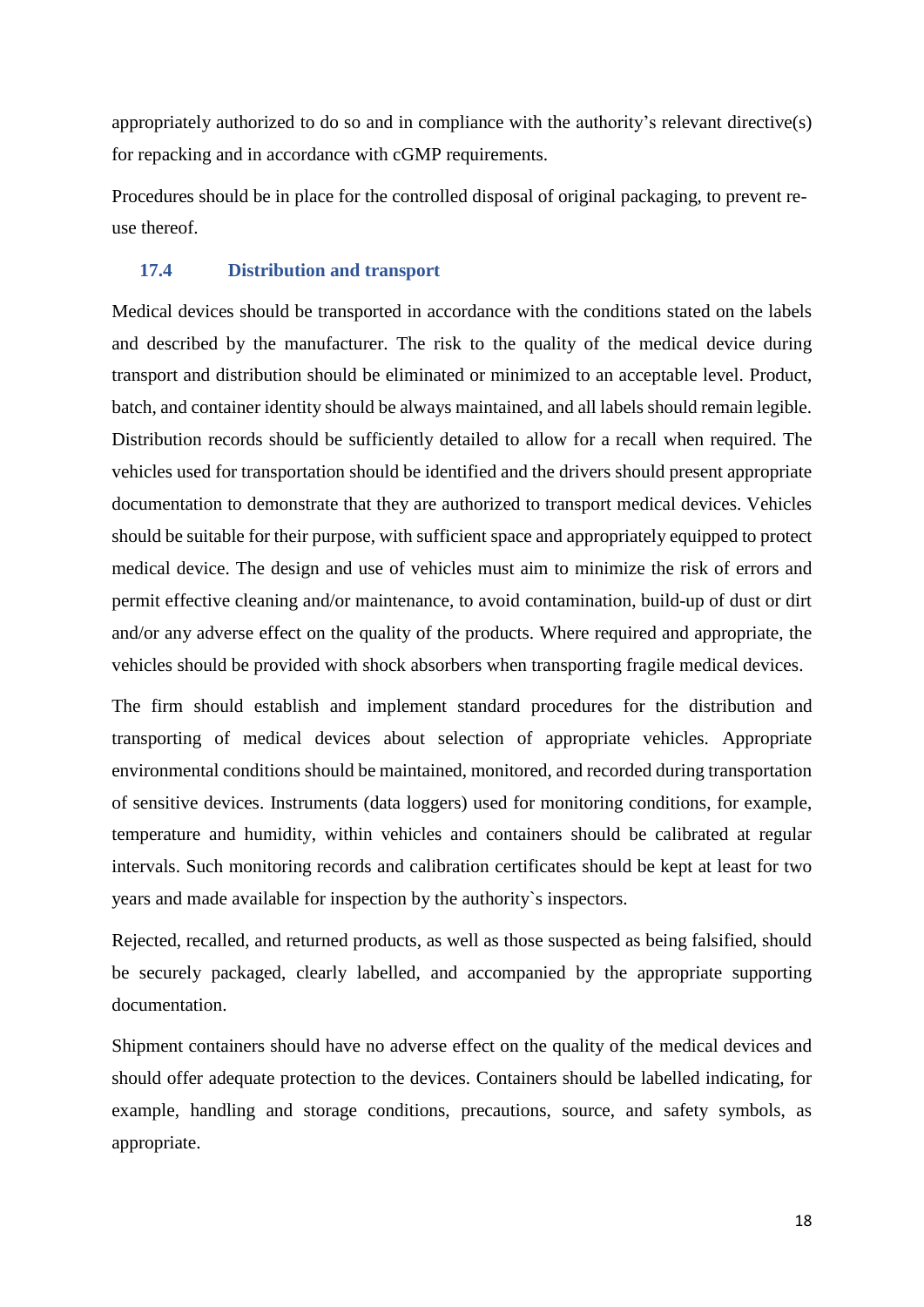Special cares should be taken when using dry ice and liquid nitrogen in shipment containers, owing to safety issues and possible adverse effects on the quality of medical products. Written procedures should be available for the handling of damaged and/or broken shipment containers or broken medical devices.

The firm should use lifting equipment for proper loading and unloading of medical devices without damage to the device.

## <span id="page-22-0"></span>**17.5 Dispatch**

There should be documented, detailed procedures for the dispatch of Medical devices.

Firms should ensure that medical devices are only sold and/or distributed to persons or entities that are authorized to acquire such products. They should retain copies of written proof of such authorization or special permit obtained prior to the distribution of products to such persons or entities.

Dispatch and transportation should be undertaken only after the receipt of a valid order, which should be documented. Records for the dispatch of products should be prepared and should

include information such as, but not limited to:

- date of dispatch.
- complete business name and address (no acronyms), type of entity responsible for the transportation, telephone number, names of contact persons; status of the addressee (e.g. retail pharmacy, public hospital or community clinic, private health institution);
- a description of the products,
- quantity of the products, i.e. number of containers and quantity per container (if applicable);
- applicable transport and storage conditions.
- a unique number to allow identification of the delivery order; and
- assigned batch number and expiry date (as appropriate)

Records of dispatch should contain sufficient information to enable traceability of the devices. Such records should facilitate the recall of a batch of a product, if necessary, as well as the investigation of falsified or potentially falsified products. In addition, the assigned batch number and as appropriate the expiry date of medical devices should be recorded at the point of receipt, to ensure traceability.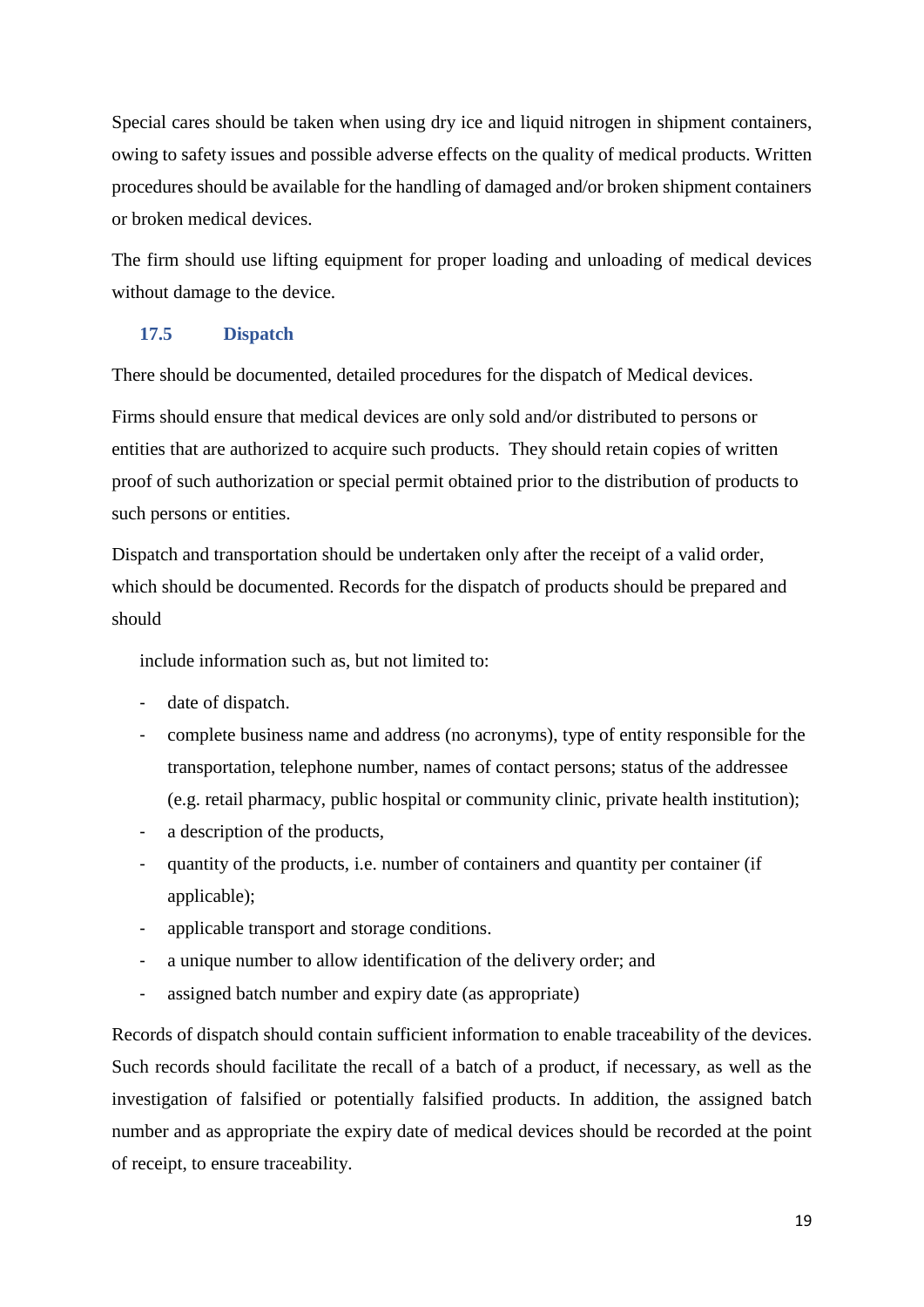Vehicles and containers should be loaded carefully and systematically on a last-in/first-out (LIFO) basis, to save time when unloading, to prevent physical damage and to reduce security risks. Extra care should be taken during loading and unloading of fragile medical devices to avoid breakage. Outdated technology medical devices and expired or so close to the expiry date should not be supplied or received.

Medical devices and shipment containers should be secured to prevent or to provide evidence of unauthorized access. Vehicles and operators should be provided with additional security where necessary, to prevent theft and other misappropriation of the devices during transportation.

Medical devices should be stored and transported in accordance with procedures such that:

- the identity of the devices is not lost.
- the device does not contaminate and is not contaminated by other products.
- adequate precautions are taken against spillage, breakage, misappropriation, and theft; and
- appropriate environmental conditions are maintained, for example, using cold chain for thermolabile reagents.

Written procedures should be in place for investigating and dealing with any failure to comply with storage requirements, for example, temperature deviations. If a deviation has been noticed during transportation, by the person or entity responsible for transportation, this should be reported to the supplier, distributor, and recipient. In cases where the recipient notices the deviation, it should be reported to the distributor and retain copies of such communications.

Transportation of products containing hazardous devices (e.g. radiation emitting devices), should be transported in safe, suitably designed, secured containers and vehicles in compliance with the requirements of applicable international agreements and relevant Ethiopian laws.

Spillages or broken parts should be cleaned up as soon as possible to prevent hazards and there should be a written procedure in place for the handling of such occurrences.

Damage to containers and any other event or problem that occurs during transit must be recorded and reported to the relevant agencies and/or the authority and investigated. The outcome of such investigation should be recorded and retained. Any medical device in transit must be always accompanied by the appropriate documentation.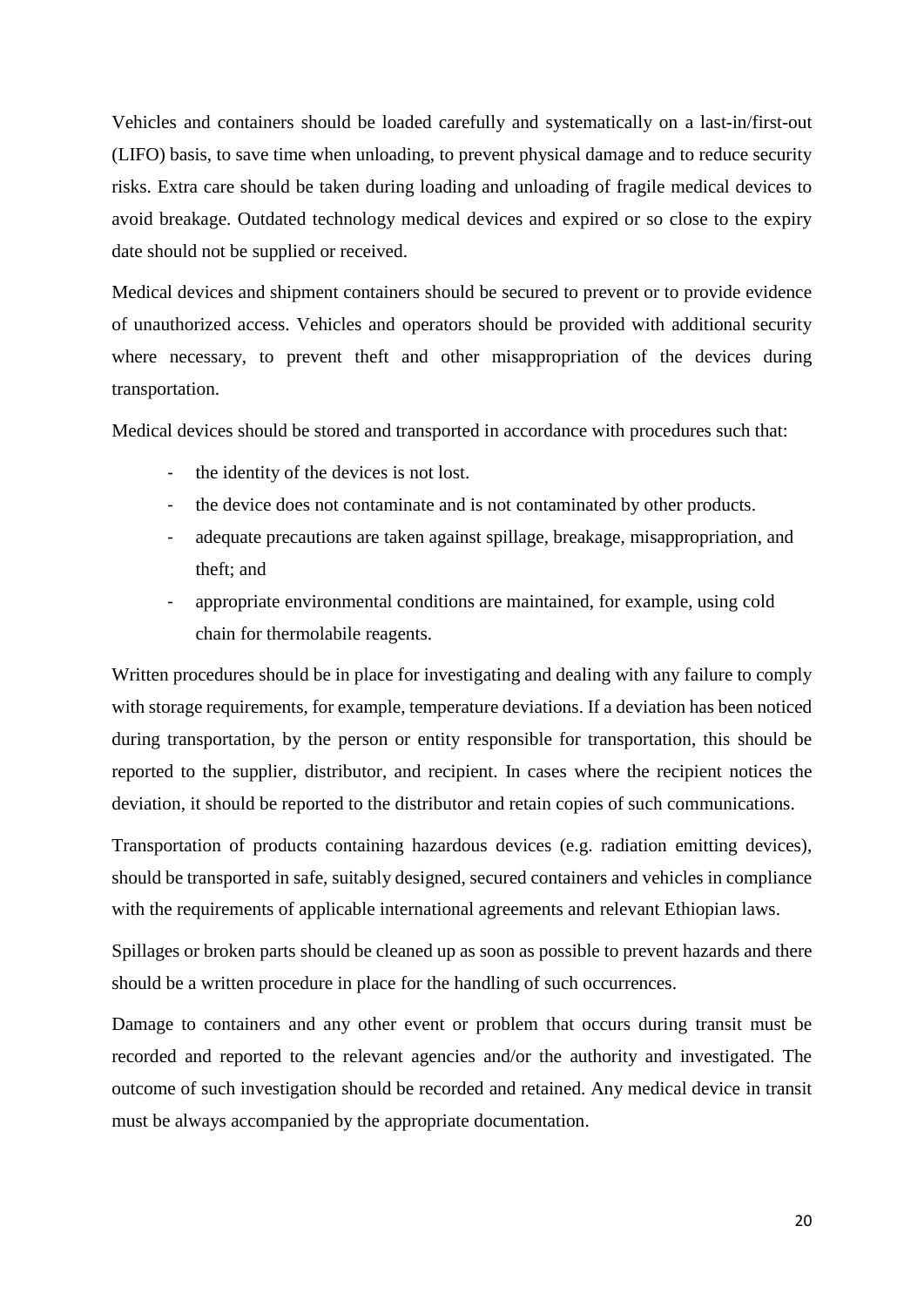#### <span id="page-24-0"></span>**18. Outsourced activities**

Firms should have a documented procedure for outsourcing any activity relating to the storage and distribution of a medical devices. Such outsourcing activity should be performed by the appropriately authorized parties, in accordance with relevant Ethiopian legislation and the terms of a written contract.

There should be a written contract between the entities which defines the responsibilities of contract giver and contract acceptor. The contract should cover at least the following:

- compliance with this guideline and the principles of GSP and GDP;
- the responsibilities of all entities for measures to avoid the entry of substandard and falsified medical devices into the distribution chain.
- training of personnel
- conditions of subcontracting subject to the written approval of the contract giver; and
- periodic audits

The contract giver should assess the contract acceptor before entering into the contract, e.g. through on-site audits, documentation and licensing status review.

The contract giver should provide to the contract acceptor all relevant information relating to the medical devices to be stored or distributed.

The contract acceptor should have adequate resources (e.g. premises, equipment, personnel, knowledge, experience and vehicles, as appropriate) to carry out the work.

The contract acceptor should refrain from performing any activity that may adversely affect the medical devices to be handled.

#### <span id="page-24-1"></span>**19. Substandard and falsified medical devices**

The quality system established and maintained by the firm should include procedures to assist in identifying and handling medical devices that are suspected to be substandard and/or falsified. Where such medical products are identified, the firm should immediately inform the holder of the marketing authorization, the manufacturer, and the authority, as well as other relevant national authorities.

Such medical devices should be stored in a secure, segregated access-controlled area and clearly identified to prevent further distribution or sale.

The firm should ensure that the falsified products will not re-enter the market and it should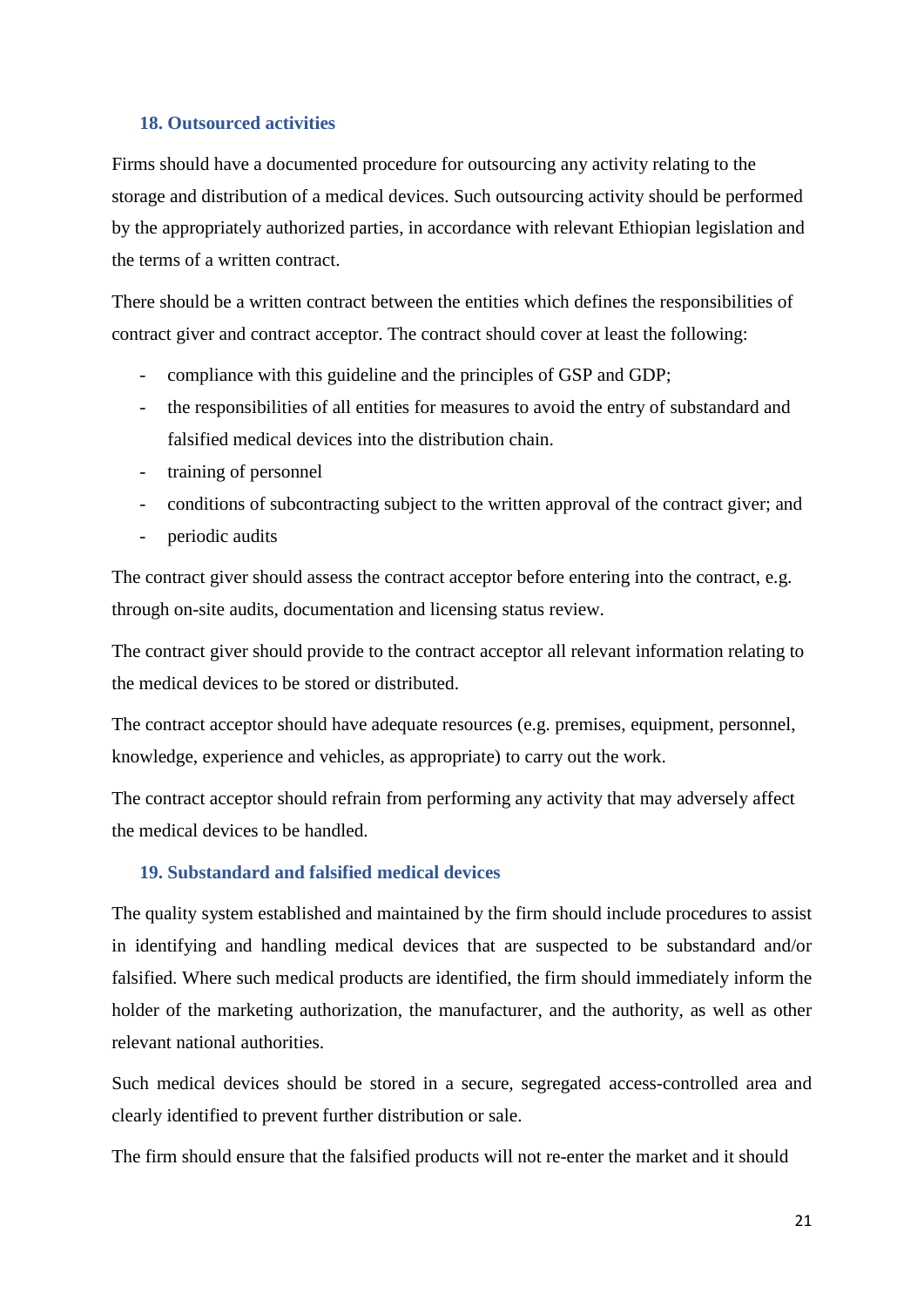retain records reflecting the investigations, findings and action taken, such as disposal of the product.

#### <span id="page-25-0"></span>**20. Medical device disposal**

Disposal of medical devices should be controlled such that they cannot re-enter the supply chain. All medical devices that are rejected in-house, rejected when received as a return from a customer or recalled stock should, if instructed accordingly, be destroyed in an appropriate and timely manner and in accordance with waste legislation and any associated manufacturer instructions as provided in the product labelling and instructions for use. The firm should consult with the manufacturer and responsible local agencies such as radiation authority and/or environmental protection agency if required. The decision to dispose of medical devices should be documented and recorded.

There should be an inventory of medical devices placed into waste. Records and certificates of destruction should be maintained. When disposal service is provided by a third party, service level agreements should be in place with the third-party contractors.

## <span id="page-25-1"></span>**21. Inspection of storage and distribution facilities**

The firm should cooperate with and provide all required information during inspection of its storage and distribution facilities by inspectors of the authority. This may be done at determined, periodic intervals or as surprise visit. Inspections will be undertaken to assess compliance of the firm`s operations with national legislation, GSP, GDP and other related guidelines as appropriate. It will cover the premises, equipment, personnel, activities, quality system, qualification and validation and other related aspects, as contained in this guideline.

An inspection report prepared by the authority, containing observations categorized based on risk assessment, will be provided to the inspected entity within a defined period from the last day of the inspection.

The inspected firm should prepare CAPA for observations listed as non-compliances in the inspection report and submitted for review to the authority within the defined period, as requested by the inspectors but not exceeding one month period from the date of receipt of the report. Inspections should be closed with a conclusion after the review of the CAPAs.